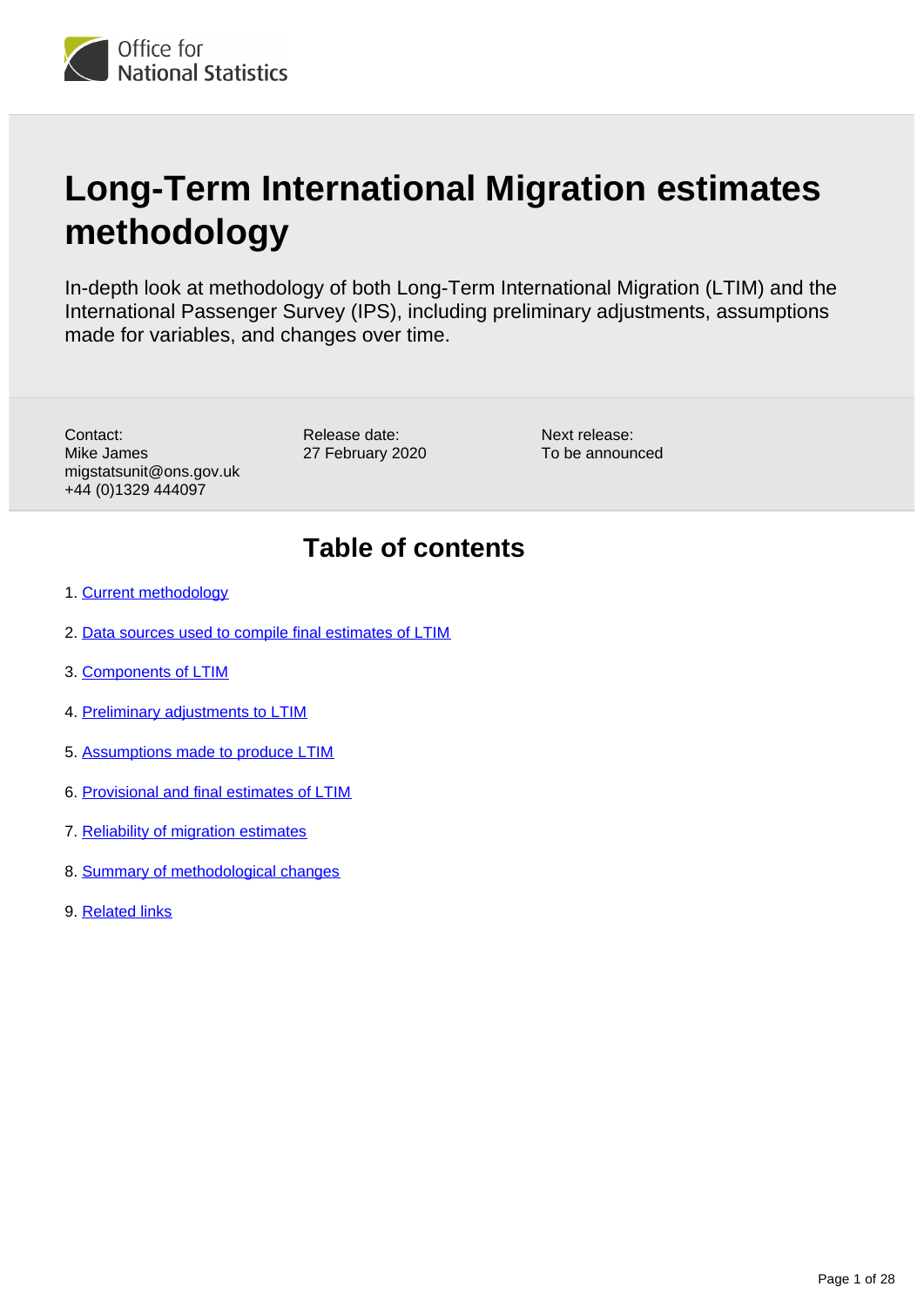# <span id="page-1-0"></span>**1 . Current methodology**

The methodology outlined in the following sections was first applied in 2009 for the calculation of the 2008 estimates and revisions were made to earlier years as appropriate.

As a consequence of these methodological improvements, the Long-Term International Migration (LTIM, formerly known as Total International Migration or TIM) back series was revised.

In August 2019, a set of preliminary adjustments were introduced for data from year ending June 2009 to the most recent rolling year estimate as described in Section 4.

#### **Challenges with measuring international migration**

Our research has clearly shown that no single source of data can fully reflect the complexity of migration. However, when we look at all available sources together it provides a much clearer picture. We set out how we can draw on the combined strengths of survey and administrative data to provide a better understanding of international migration in [Understanding different migration data sources: August 2019 progress report.](https://www.ons.gov.uk/peoplepopulationandcommunity/populationandmigration/internationalmigration/articles/understandingdifferentmigrationdatasources/augustprogressreport)

Bringing these research findings and all available data sources together, from August 2019, we made preliminary adjustments to our previously published headline measures from migration. This is to provide our best possible assessment of trends over time. As new data sources become available, we will build on our research so far and continue to develop our approach for adjusting the International Passenger Survey (IPS) estimates to take account of uncertain intentions. Whilst we go through this [transformation journey](https://www.ons.gov.uk/peoplepopulationandcommunity/populationandmigration/internationalmigration/articles/transformationofthepopulationandmigrationstatisticssystemoverview/2019-06-21), we have sought to re-classify our migration statistics as **[Experimental Statistics](https://www.ons.gov.uk/methodology/methodologytopicsandstatisticalconcepts/guidetoexperimentalstatistics)** in line with **Office for Statistics Regulation guidance**.

Measuring illegal migrants presents another challenge. For more information on measuring illegal migration, please see the [International migration – terms, definitions and frequently asked questions](https://www.ons.gov.uk/peoplepopulationandcommunity/populationandmigration/internationalmigration/methodologies/longterminternationalmigrationfrequentlyaskedquestionsandbackgroundnotes).

#### **Definition of a long-term migrant**

The Office for National Statistics (ONS) uses the United Nations (UN) recommended definition of a long-term international migrant:

"A person who moves to a country other than that of his or her usual residence for a period of at least a year (12 months), so that the country of destination effectively becomes his or her new country of usual residence."

For more information, see page 18 of the [Recommendations on Statistics of International Migration \(PDF, 5.0MB\).](http://unstats.un.org/unsd/publication/SeriesM/SeriesM_58rev1e.pdf)

This is the definition used to calculate net migration and is also used for the UK usually resident population estimate series. This definition does not necessarily coincide with those used by other organisations.

# <span id="page-1-1"></span>**2 . Data sources used to compile final estimates of LTIM**

Estimates of Long-Term International Migration (LTIM) are produced from these main data sources: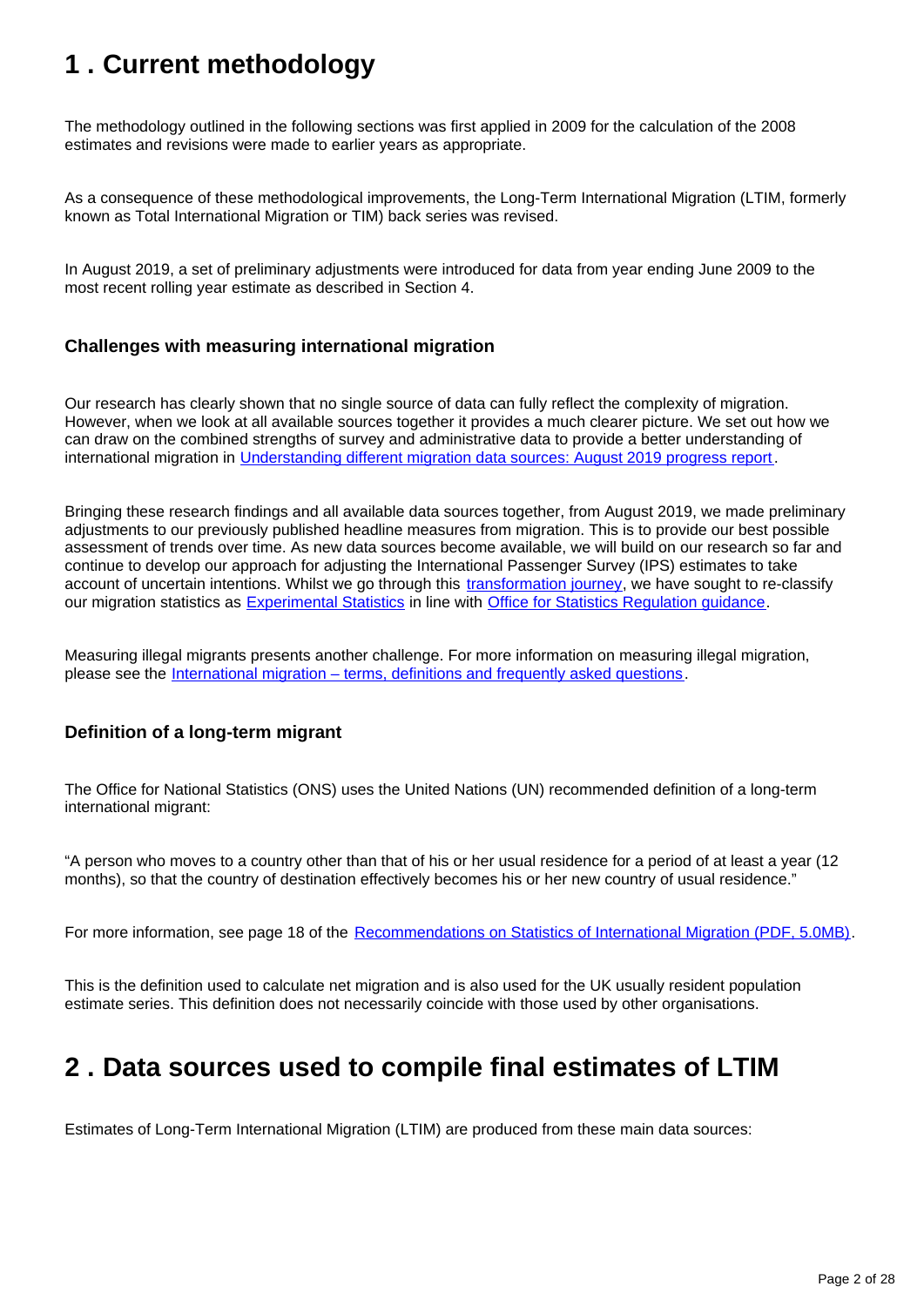- International Passenger Survey (IPS)
- [Labour Force Survey \(LFS\)](http://www.ons.gov.uk/ons/about-ons/get-involved/taking-part-in-a-survey/information-for-households/a-to-z-of-household-and-individual-surveys/labour-force-survey/index.html) provides a geographical distribution of migrants for the calibration methodology
- Home Office data on asylum seeker flows and their dependants, on non-asylum enforced removals and on people resettled in the UK under various resettlement schemes
- forecasted LTIM estimates based on previous GP registrations from the Northern Ireland Statistics and Research Agency (NISRA) for estimating long-term international migration to and from Northern Ireland and the Rest of the World, from 2008 onwards; forecasted data are replaced with final data for LTIM final annual estimates
- [preliminary adjustments](https://www.ons.gov.uk/peoplepopulationandcommunity/populationandmigration/internationalmigration/articles/understandingdifferentmigrationdatasources/augustprogressreport) to help address the uncertain intentions for non-EU students and EU8 nationals moving to the UK using data from the Home Office and the Department for Work and Pensions

# <span id="page-2-0"></span>**3 . Components of LTIM**

Long-Term International Migration (LTIM) comprises a number of components, which are described below. This section explains each of these components in further detail.

Section 4 explains the preliminary adjustments methods and subsequent refinements made as part of our [transformation journey](https://www.ons.gov.uk/peoplepopulationandcommunity/populationandmigration/internationalmigration/articles/transformationofthepopulationandmigrationstatisticssystemoverview/2019-06-21).

# **Migration equation to estimate Long-Term International Migration (LTIM)**

LTIM estimates are produced from a range of data sources.

LTIM estimates equal:

- IPS data (which identified 3,000 to 4,000 respondents of the 700,000 to 800,000 respondents per year as international migrants)
- plus Northern Ireland migration flows<sup>1</sup>
- plus Asylum seeker flows (including non-asylum enforced removals, adjustment and resettlement adjustments)²
- plus Visitor switchers<sup>3</sup>
- subtract Migrant switchers
- plus Preliminary adjustments

#### **Notes for: Migration equation to estimate Long-Term International Migration**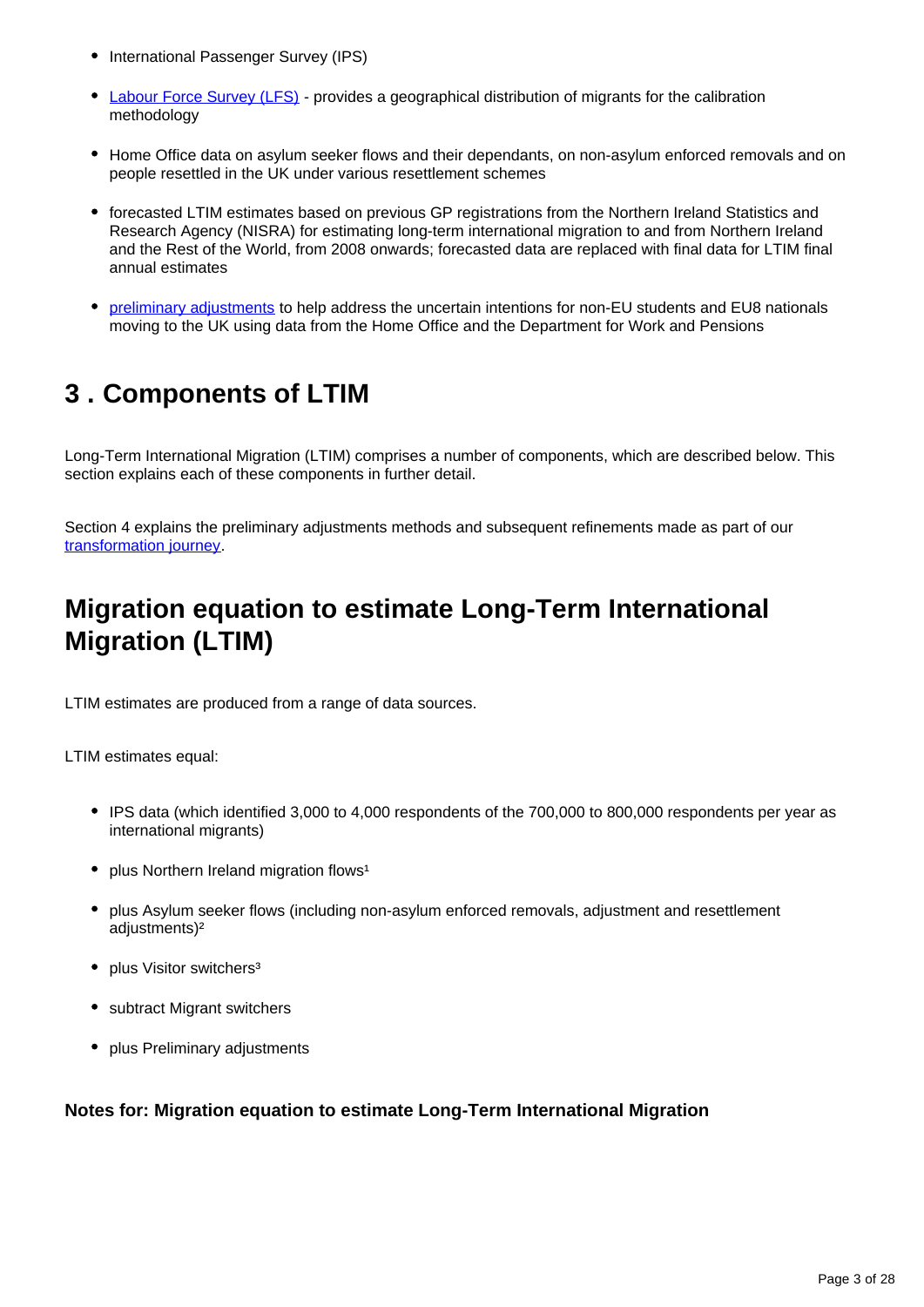- 1. Northern Ireland migration flows data are taken from the Northern Ireland Statistics and Research Agency (NISRA).
- 2. Asylum seeker flows data are from the Home Office.
- 3. Visitor switcher data are from the International Passenger Survey.
- 4. Migrant switchers data are from the International Passenger Survey.
- 5. Preliminary adjustments data are from the Home Office, the Department for Work and Pensions, Higher Education Statistics Agency, and Census.

#### **International Passenger Survey (IPS)**

The [International Passenger Survey](https://www.ons.gov.uk/peoplepopulationandcommunity/leisureandtourism/methodologies/internationalpassengersurveyqmi) (IPS) is a sample survey of passengers arriving at, and departing from, UK air and sea ports and the Channel Tunnel. It is carried out by the Office for National Statistics (ONS) for a range of public and private sector organisations. In particular, it provides figures used for the travel account of the balance of payments, captures data on international tourism as well as providing data on the numbers and characteristics of short-term and long-term international migrants.

The long-term international migration data from the IPS are the largest component of the LTIM estimates. It is important to note that these data are intentions-based, for example, the survey asks how long each migrant intends to remain in or out of the UK, as opposed to recording what they have done on their later journeys.

In 2009, adjustments were made to the methodology of the IPS, in terms of both sampling and data processing. This resulted in a sample design that is better optimised for collecting data on migrants.

A review into the [Quality of LTIM estimates \(PDF, 1.0MB\)](https://webarchive.nationalarchives.gov.uk/20150505115600/http://www.ons.gov.uk/ons/guide-method/method-quality/specific/population-and-migration/international-migration-methodology/quality-of-long-term-international-migration-estimates-from-2001-to-2011.pdf) showed that the IPS missed migration flows, particularly of EU8 citizens, prior to improvements to the survey in 2009 that increased its coverage of regional airports. As a result, the net migration estimates for 2001 to 2011 were revised in light of the results of the 2011 Census, which showed that net migration was higher than implied by published migration estimates.

[International Passenger Survey: quality in relation to migration flows](https://www.ons.gov.uk/peoplepopulationandcommunity/populationandmigration/internationalmigration/methodologies/internationalpassengersurveyqualityinformationinrelationtomigrationflows) provides further detail on the IPS, including its sample design; how the collected data are weighted to be representative of the total numbers travelling; information about the quality of the estimates; and details of the recent changes and their impacts. Further general information about the IPS can be obtained from the annual report [Travel trends – a report on the](https://www.ons.gov.uk/peoplepopulationandcommunity/leisureandtourism/articles/traveltrends/previousReleases)  [International Passenger Survey.](https://www.ons.gov.uk/peoplepopulationandcommunity/leisureandtourism/articles/traveltrends/previousReleases)

A copy of the IPS migrant trailer questionnaires are available on the [International migration methodology page.](https://www.ons.gov.uk/peoplepopulationandcommunity/populationandmigration/internationalmigration/methodologies/internationalmigrationmethodology)

The IPS has some limitations with respect to measuring immigration and emigration, as it:

- is a sample survey and so only a sample and not every migrant to or from the UK is interviewed; as a result, the estimates are subject to a degree of [uncertainty](https://www.ons.gov.uk/methodology/methodologytopicsandstatisticalconcepts/uncertaintyandhowwemeasureit#what-is-uncertainty)
- does not capture all asylum seekers who may be entering or leaving the UK
- does not take into account the changing intentions of passengers (those who intended to remain in or out of the UK for 12 months, but actually spent less than a year and those who believed they would be staying or leaving for less than a year but actually spent longer)
- does not capture those who are crossing the land border between the UK (Northern Ireland) and the Republic of Ireland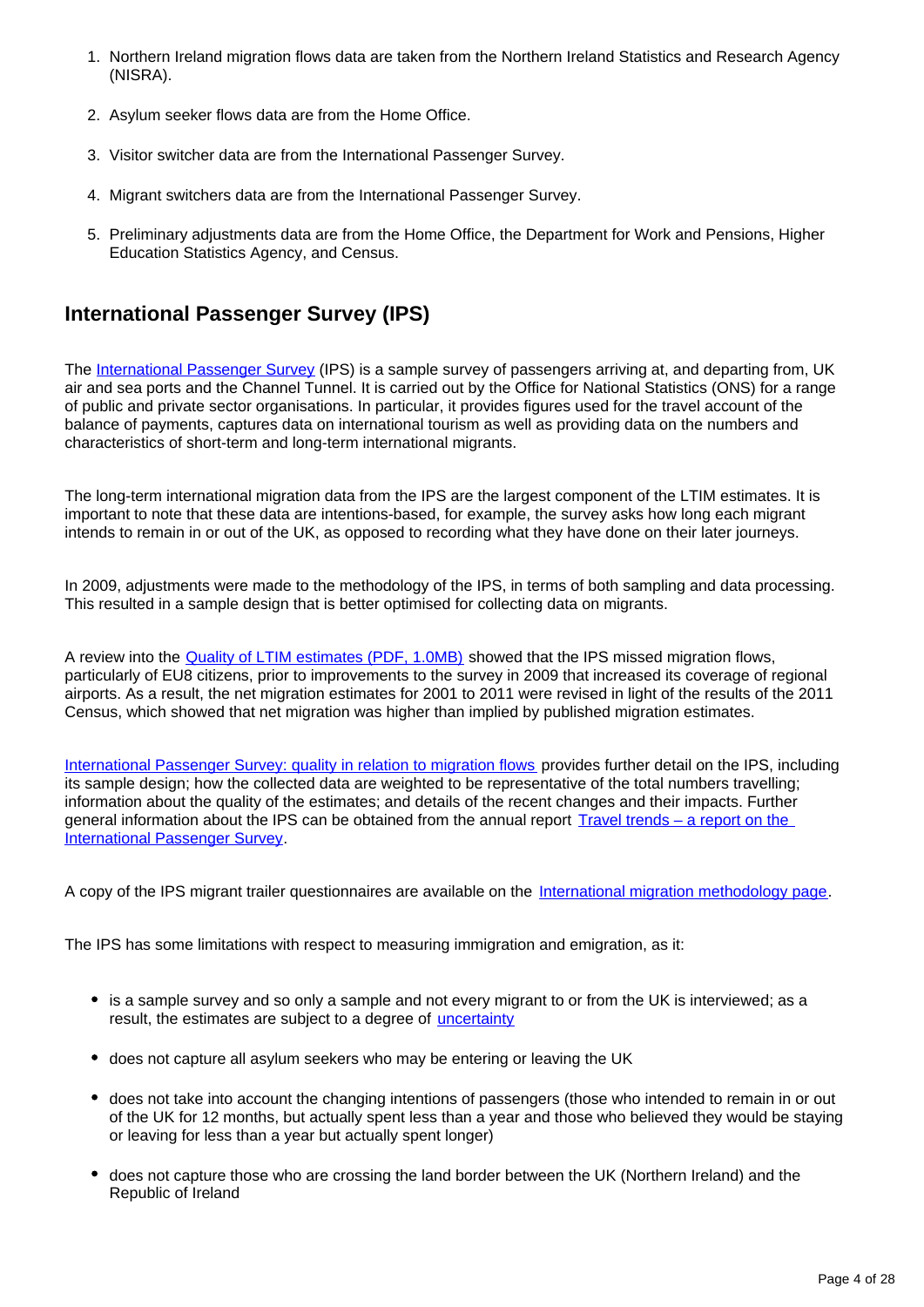## **Calibration of IPS data**

The IPS asks long-term immigrants to state where they intend to move to within the UK. Our research, as part of the [Migration Statistics Improvement Programme](http://www.ons.gov.uk/ons/guide-method/method-quality/imps/index.html) (MSIP), compared IPS data with the 2001 Census and the [Labour Force Survey](http://www.ons.gov.uk/ons/about-ons/get-involved/taking-part-in-a-survey/information-for-households/a-to-z-of-household-and-individual-surveys/labour-force-survey/index.html) (LFS) (a sample survey of households living at private addresses in the UK). This revealed that there are some migrants who will live at their intended destination for only a short period of time before moving elsewhere. In particular, IPS data show a greater proportion of migrants stating London as their destination compared with either the LFS or census data. One explanation is that London is an international gateway to the UK and is therefore a transition point before they settle in other parts of the UK.

The geographical distribution of immigrants who were recorded entering the UK by the IPS can therefore be improved with the use of the LFS. This is because it asks respondents where they lived a year ago and this identifies recent migrants. The LFS can therefore provide more reliable data on where migrants actually live rather than on their intentions when they first arrive.

A methodology has been developed that adjusts the IPS data to the geographical distributions provided by the LFS (known as "calibration") and is described in detail in the article [The use of calibration in estimating](http://webarchive.nationalarchives.gov.uk/20160106041638/http:/www.ons.gov.uk/ons/guide-method/method-quality/imps/archive-material/archive-background-information/improved-methods-for-population-statistics-revisions--archive-material-/the-use-of-calibration-in-estimating-international.pdf)  [international in-migration to UK countries and the regions of England \(PDF, 43KB\)](http://webarchive.nationalarchives.gov.uk/20160106041638/http:/www.ons.gov.uk/ons/guide-method/method-quality/imps/archive-material/archive-background-information/improved-methods-for-population-statistics-revisions--archive-material-/the-use-of-calibration-in-estimating-international.pdf) . The main steps are as follows:

- LFS data are used to identify the geographical distribution of recent immigrants (those that arrived in the UK within the last year) by UK constituent countries and regions
- these distributions are applied to IPS inflows to create a "control total" for each geographical area
- IPS data are calibrated to each control total

An IPS dataset is created, which has the same total inflows as the original, but the estimates by geographical area are consistent with LFS data on where recent migrants are living.

Calibration is applied to individual IPS contacts, potentially changing the weight of each contact so that regional proportions match those of the LFS. Calibration can therefore affect all IPS breakdowns (for example, citizenship) not only regional breakdowns.

Outflow data are not put through the process of calibration and remain unchanged. An assessment of the impact of these changes on the LTIM series can be seen in [Impact of revised methodologies on total international](https://www.ons.gov.uk/file?uri=/peoplepopulationandcommunity/populationandmigration/internationalmigration/methodologies/longterminternationalmigrationestimatesmethodology/2353582.pdf)  [migration \(TIM\) estimates \(PDF, 77KB\)](https://www.ons.gov.uk/file?uri=/peoplepopulationandcommunity/populationandmigration/internationalmigration/methodologies/longterminternationalmigrationestimatesmethodology/2353582.pdf).

This improved methodology has been implemented back to 1999 because the scope of the original research only went back this far. Prior to this, the IPS alone was used to distribute migrants around the UK. Care therefore needs to be taken when examining detailed breakdowns of the IPS estimates before and after 1999, particularly when comparing regional or country estimates before and after this point.

#### **Migrant and visitor switchers**

One of the main features of the IPS estimates of long-term international migration is that they are based on passengers' intentions. The IPS classifies long-term international migrants as travellers who intend to change their country of residence for at least a year. This can be either overseas residents arriving to live in the UK, or UK residents leaving to live abroad.

Sometimes these intentions may not be realised. People who enter or leave the UK intending to be a visitor, that is, staying or being away for less than 12 months, may actually migrate for more than a year. These people are, in effect, visitors who subsequently become migrants and are referred to as "visitor switchers". These migrants must therefore be added to the estimate of migration to make it comprehensive.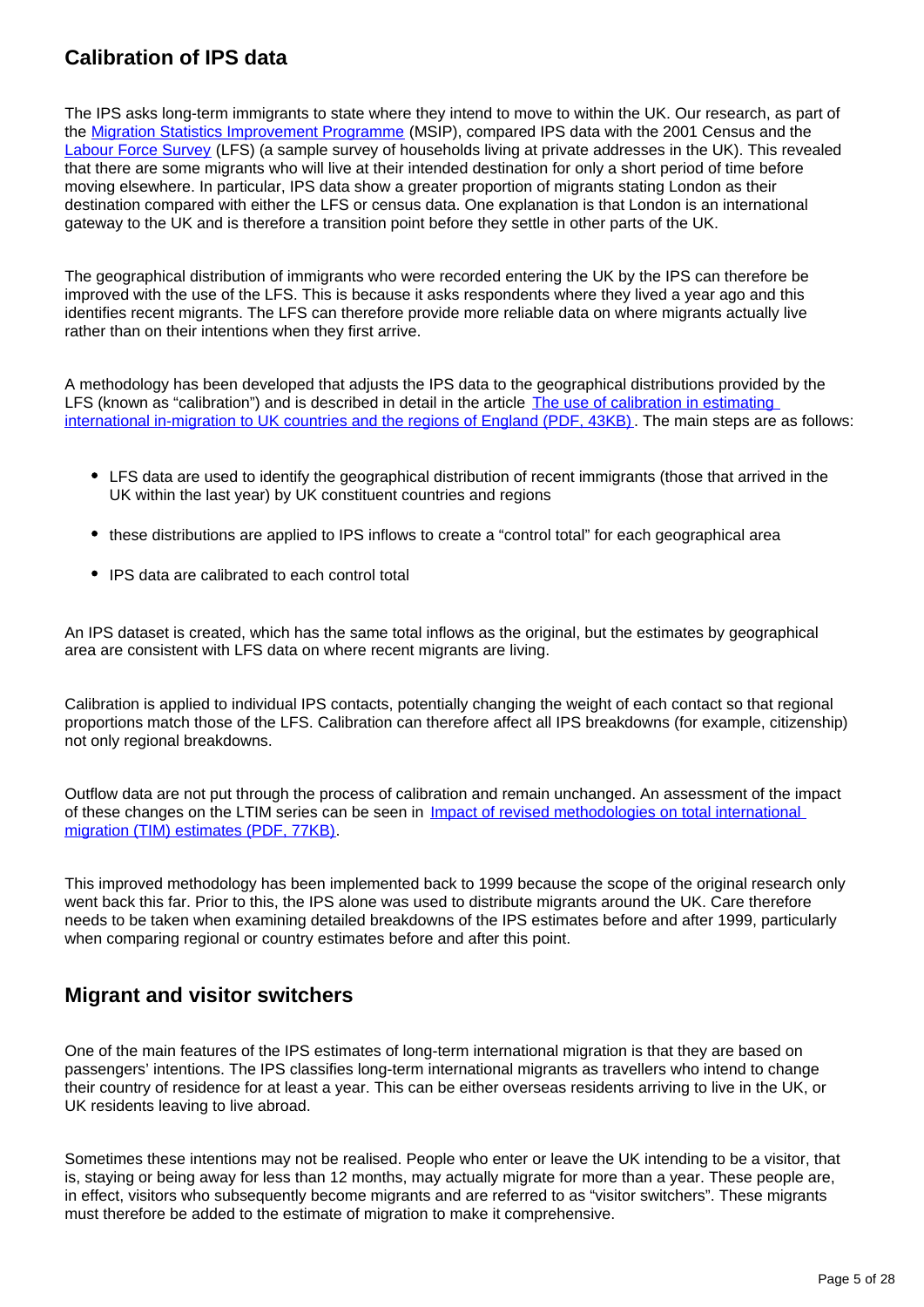Alternatively, some people who enter or leave the UK intending to migrate (for 12 months or more), may actually stay in or leave for less than a year. These people are known as "migrant switchers" as they intended to be migrants, but were actually visitors. They need to be removed from IPS migrant flows. These adjustments improve the accuracy of the LTIM estimates.

These switchers are identified by the IPS as they complete their journey when subsequently entering or leaving the UK. The passenger is asked how long they intended to stay in the UK or overseas when they initially arrived or departed and for how long they actually remained in or out of the UK.

#### **Visitor switcher methodology**

In response to a need for more accurate estimates of visitor switchers, new IPS questions were introduced in 2004. These questions collect data on respondents who did not intend to stay in or leave the UK for longer than a year, but subsequently did. These data are then used to provide a more informed indication of how many visitors will change their intentions and become migrants. This is an improvement to the previous methodology, which estimated how many of the potential visitor switchers would become migrants, without the additional information from the IPS.

It is known that the likelihood of a visitor changing their intentions can vary depending on their citizenship and place of last or next residence. To take these differences into account, the visitor switchers are split into four groups before any calculations are carried out: those entering the UK who are EEA and non-EEA citizens, those leaving the UK who are EEA citizens going to the EU and all "other" citizens leaving the UK going to anywhere in the world. (The EEA refers to the European Economic Area, which is the EU plus Iceland, Liechtenstein and Norway.)

For each group the following calculation is made:

respondents who did not intend to stay in or leave the UK for longer than a year, but subsequently did, over previous three years

respondents who stated an intention to stay in their destination country for 6 to 12 months or possibly 12 months, over previous three years

respondents who stated an intention to stay in their destination country for  $6$  to  $\left(12 \text{ months or possibly } 12 \text{ months}, \text{this year}\right)$ 

For details of the proportions of components that make up LTIM estimates, please see [Table 1.01](https://www.ons.gov.uk/peoplepopulationandcommunity/populationandmigration/internationalmigration/datasets/longterminternationalmigrationcomponentsandadjustmentstable101) for long-term international migrants.

## **Migrant switcher methodology**

The new IPS questions introduced in 2004 also collect data that can help improve the estimation of the number of migrant switchers. As with visitor switchers, these questions gather information on a traveller's completed journey, therefore allowing the estimate to be calculated using actual migrant switcher data, as opposed to just using data for those who originally intended to be migrants.

As with the calculation of visitor switchers, a fraction is produced that takes the number of migrant switchers (over the previous three years) and divides these by the number of migrants recorded by the IPS in the previous three years. This denominator is therefore the pool of travellers who could potentially become migrant switchers as they were initially recorded stating an intention to be migrants. It is produced separately for both immigration and emigration. Unlike visitor switchers, there is no distinction between citizenships or countries of last or next residence for migrant switcher calculations.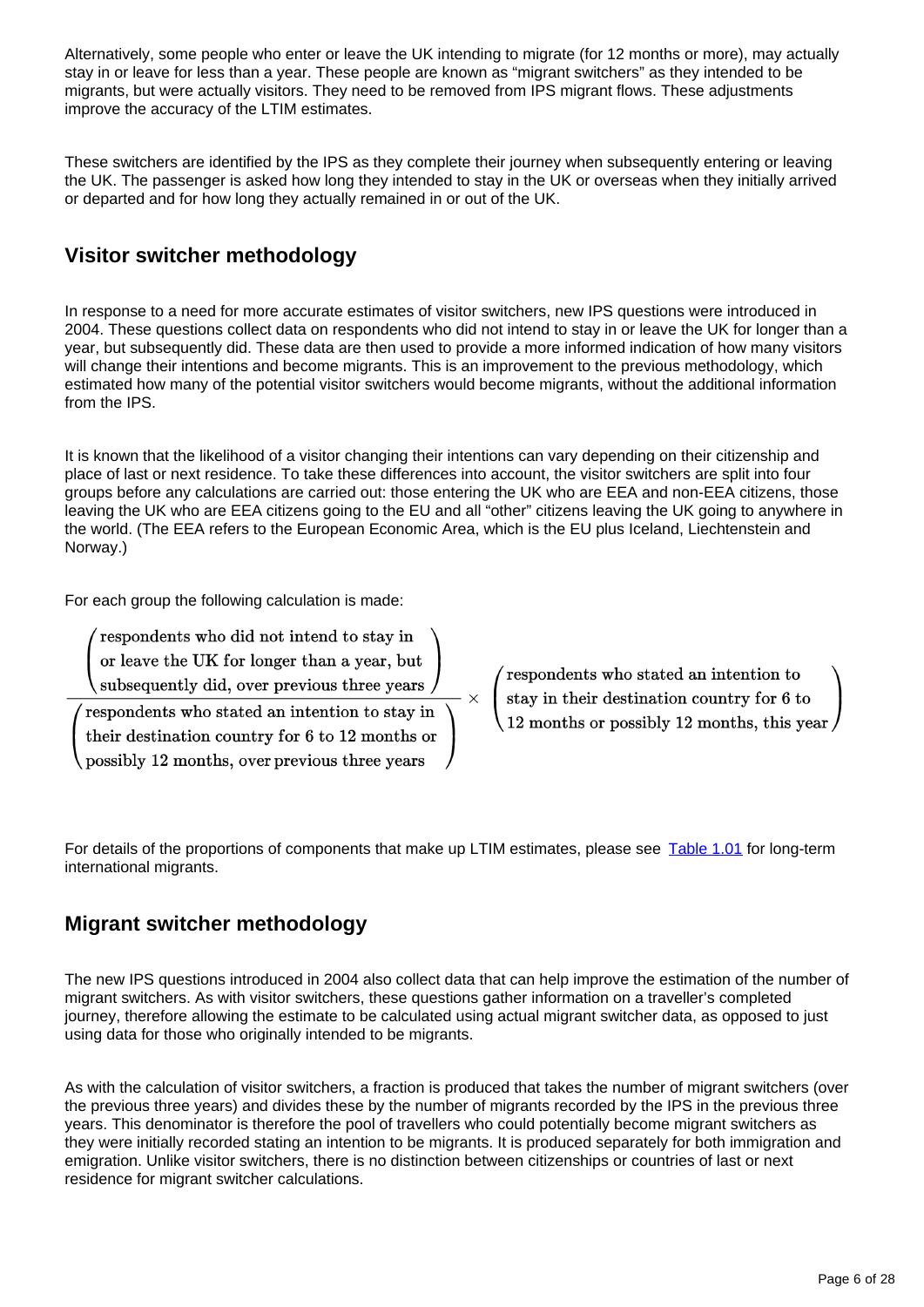The number of migrant switchers is then removed from the estimate of Long-Term International Migration (LTIM) in the reference year as these people are not migrants. The proportion will change each year depending on the number of both migrants and migrant switchers captured by the IPS.

For details of the proportions of components that make up LTIM estimates, please see [Table 1.01](https://www.ons.gov.uk/peoplepopulationandcommunity/populationandmigration/internationalmigration/datasets/longterminternationalmigrationcomponentsandadjustmentstable101) for long-term international migrants.

Because of the new IPS questions being introduced in 2004, a decision was made to apply the new methodology to the 2004 estimates onwards. Care therefore needs to be taken when comparing LTIM estimates before and after this year. The 2006 calendar year estimates were the first to use a full three years of data as required by the methodology as the new questions in the IPS were only introduced in 2004.

A comparison of how the fractions have changed using the previous and current methodologies is provided in Appendix C of [Impact of revised methodologies on total international migration \(TIM\) estimates](https://www.ons.gov.uk/file?uri=/peoplepopulationandcommunity/populationandmigration/internationalmigration/methodologies/longterminternationalmigrationestimatesmethodology/2353582.pdf) (PDF, 77KB).

#### **Asylum seekers and non-asylum enforced removals**

The IPS does not interview all asylum seekers entering or leaving the UK. In order to produce LTIM estimates, we obtain data from the Home Office (as they are responsible for immigration control and applications for settlement, citizenship and asylum) on principal applicant asylum seekers and their dependants. Details can be found on the [Home Office \(UK Visas and Immigration Agency\) website](https://www.gov.uk/government/organisations/uk-visas-and-immigration).

Data are provided for different types of asylum seekers. This includes the number of those who applied for asylum, were refused asylum, appealed against their asylum decision, asylum seekers who were returned home and those who withdrew. These different categories dictate whether the asylum seeker is leaving or entering the UK. An adjustment for asylum seekers returned, departing voluntarily, or withdrawing their application and leaving the UK within a year of the application, is made. This therefore excludes those who are not long-term international migrants from the LTIM estimates.

Asylum applications covered by the Home Office can be identified as either "port" or "in-country". Port asylum seekers – the minority – are those who apply at port when entering the UK. Most port asylum seekers are not captured in the IPS because they are usually escorted over the IPS counting line. An allowance is made when estimating port asylum seekers for the small number of migrants in the IPS data who give "seeking asylum" as their reason for entry and will therefore be double-counted if kept in.

In-country asylum seekers are those who enter the UK and later apply for asylum while in the UK. It is assumed that information about planned duration of stay given to the IPS interviewer is the same as that given to the Immigration Officer and, therefore, that in-country asylum seekers are unlikely to be captured as migrants in the IPS.

In summary, asylum seeker immigration figures are based on the number of people applying for asylum. These data are used to adjust the IPS estimates in order to:

- exclude those asylum seekers counted by the IPS on arrival in the UK to remove the possibility of doublecounting
- allow for the small numbers of those counted in both the principal applicant and dependant applications data
- exclude those who were returned within a vear of their application

Asylum seeker emigration figures are based on: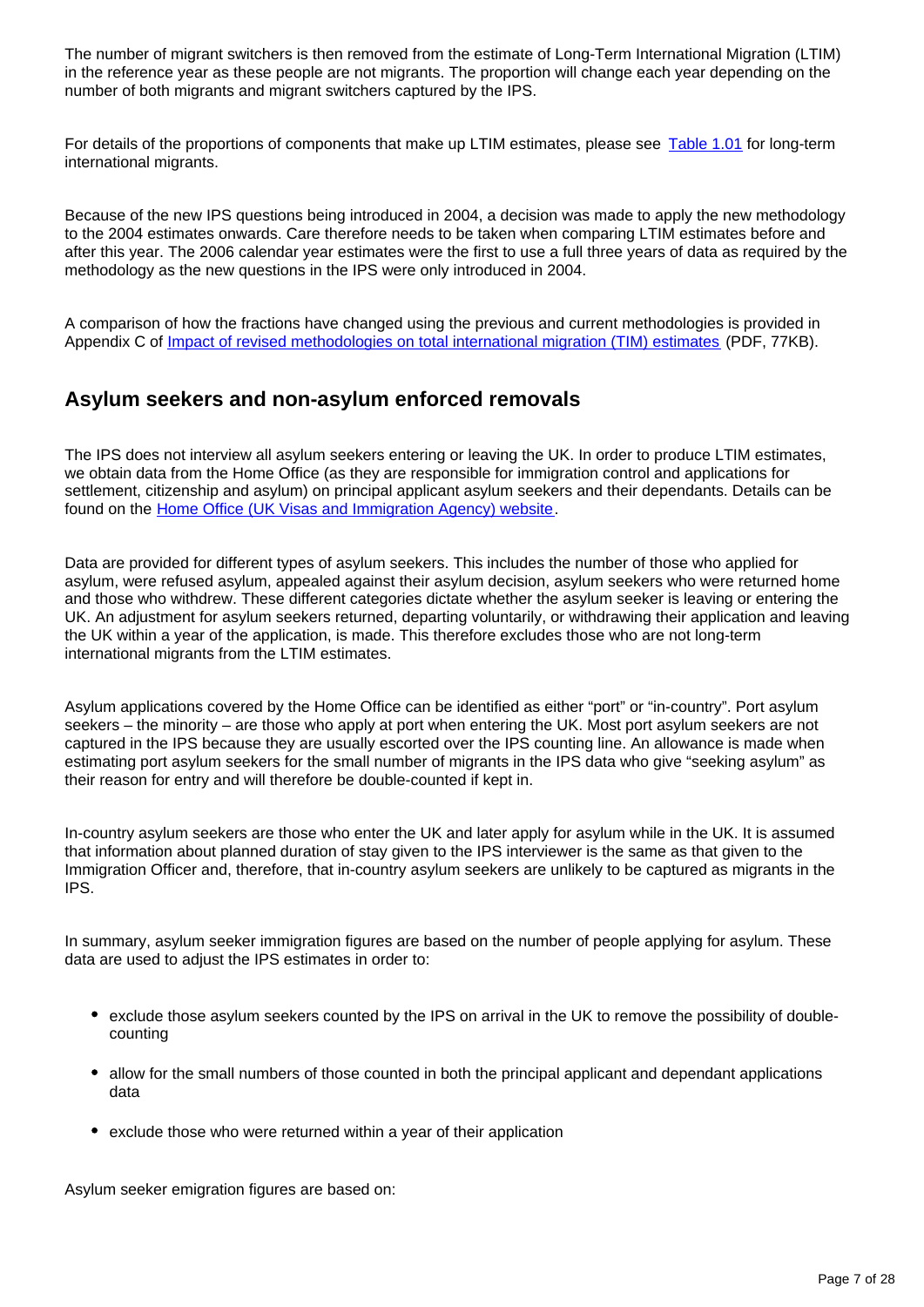- the number who were returned to their country of origin
- the number who withdrew their application and were known to have left the UK
- a small number of applicants who had been refused asylum in the previous year (and, if appropriate, had been unsuccessful at appeal) or who had withdrawn their application and were not known to have left the UK.

The Home Office also collects data on non-asylum enforced removals – these are people who have been removed from the UK and who have not claimed asylum at any stage. They would not be interviewed by the IPS upon leaving the UK as they would not cross the sampling line. No adjustment for these people is required for inflow estimates, as they were not asylum seekers and therefore would have crossed the IPS sampling line on entering the UK.

For 2013 data onwards, it is possible to identify long-term international migrants within the data on non-asylum enforced removals. Therefore for 2013 estimates onwards, an adjustment is made to include non-asylum enforced removals in asylum seekers' emigration estimates. The approximate impact of applying the adjustment is to increase emigration estimates by 2,000 to 3,000 per year and reduce net migration by around 1%.

For 2015 data onwards, adjustments using Home Office data on people resettled in the UK under four resettlement schemes have been included within LTIM estimates. This affects the inflow and, as a result, net balance estimates for LTIM.

#### **Estimate of migration to and from Northern Ireland**

The IPS does not sample those passengers who cross the land border between the UK (Northern Ireland) and the Republic of Ireland. In addition, no ports in Northern Ireland have historically been surveyed in the IPS, although this started at Belfast International Airport in 2009.

Family doctor registration data is the most complete source that can be used to estimate international immigration to Northern Ireland. This source gives information on an intention to stay for a period of time and covers all age groups.

The health card system records de-registrations with family doctors in Northern Ireland, while the Central Statistics Office (CSO) Ireland Quarterly National Household Survey provides the number of people moving from Northern Ireland to the Republic of Ireland. In combination, these sources are used to estimate emigration from Northern Ireland to all countries outside the UK.

These estimates are then incorporated into the LTIM estimates. A more detailed explanation of this methodology and the recent changes is available in [Improving estimates of international migration in Northern Ireland, and](http://webarchive.nationalarchives.gov.uk/20160105160709/http:/www.ons.gov.uk/ons/rel/migration1/long-term-international-migration/2008/irish-methodological-changes.pdf)  [between the UK and the Republic of Ireland](http://webarchive.nationalarchives.gov.uk/20160105160709/http:/www.ons.gov.uk/ons/rel/migration1/long-term-international-migration/2008/irish-methodological-changes.pdf) (PDF, 57KB). Further information about international migration statistics for Northern Ireland is available at the [Northern Ireland Statistics and Research Agency \(NISRA\)](http://www.nisra.gov.uk/).

It should be noted that since 2014, we use forecasted data provided by NISRA for quarterly LTIM estimates. This is to improve timeliness of statistical outputs. Forecasted data are replaced with final data for the annual final LTIM estimates.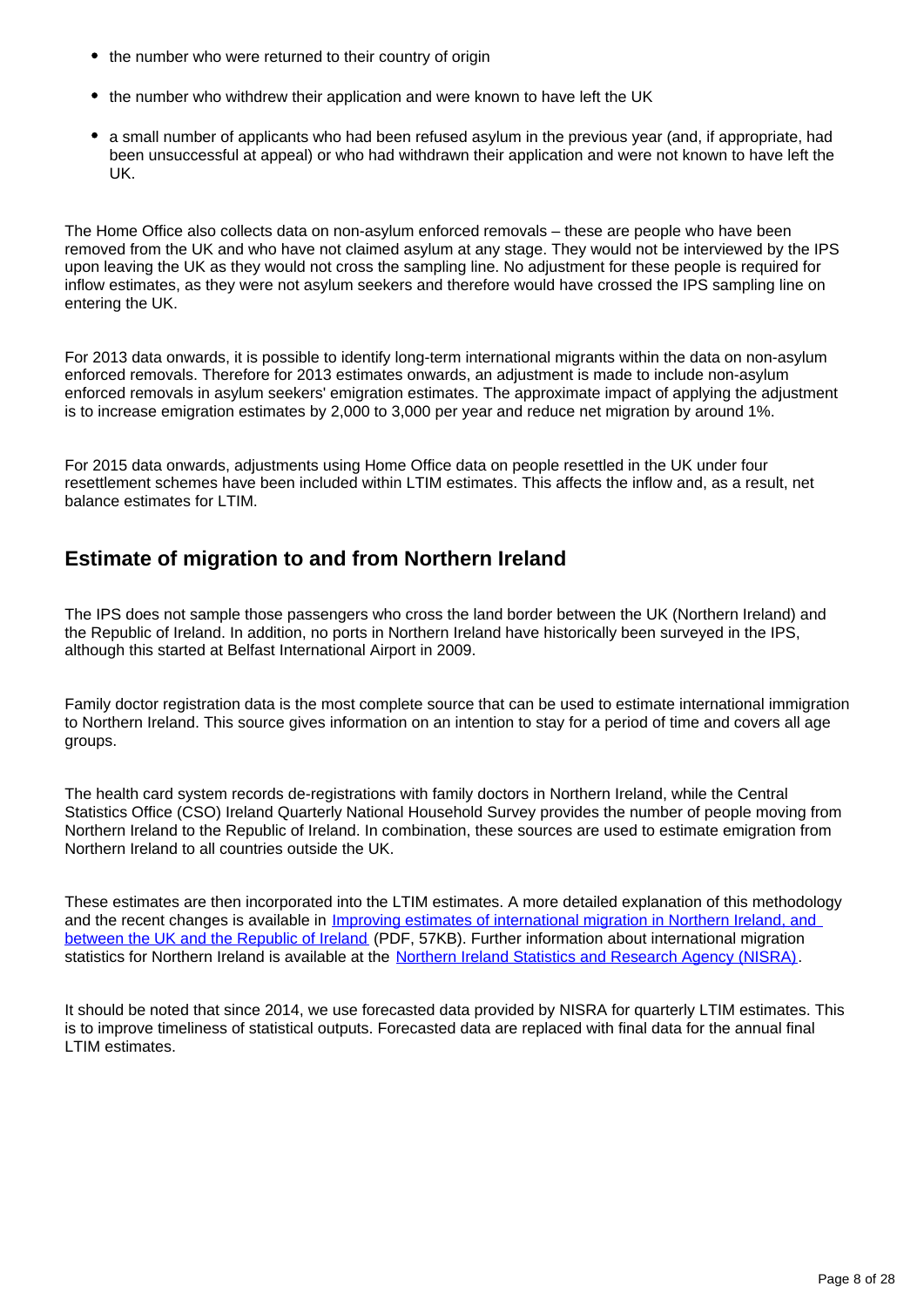# <span id="page-8-0"></span>**4 . Preliminary adjustments to LTIM**

To get the best overview of trends in migration, we need to look at all available data sources. In August 2019, a set of preliminary adjustments were introduced for data from year ending June 2009 to the most recent rolling year estimate. In this section we describe the preliminary adjustments for EU8 inflows and non-EU student outflows in detail. As part of the population and migration statistics [transformation journey](https://www.ons.gov.uk/peoplepopulationandcommunity/populationandmigration/internationalmigration/articles/transformationofthepopulationandmigrationstatisticssystemoverview/2019-06-21) and as new sources of data become available we will continue to refine our adjustments to ensure we have the best estimate of international migration.

#### **Reasons for making preliminary adjustments**

When we look over an extended time period (2005 to 2018) there is a divergence in what the International Passenger Survey (IPS) and Annual Population Survey (APS) tell us about long-term international migration. Research showed that [definitional and survey differences only explain part of this divergence.](https://www.ons.gov.uk/peoplepopulationandcommunity/populationandmigration/internationalmigration/articles/understandingdifferentmigrationdatasources/augustprogressreport)

While patterns are similar in both surveys for many country groups, research found divergences between the sources for EU migration are driven primarily by different patterns for the central and eastern European (EU8)<sup>1</sup> countries and divergences for non-EU migration are driven primarily by different patterns for Asian countries.

The most likely cause of the remaining divergence is the impact of certain groups having a higher degree of uncertainty in their intentions to move to and from the UK. This makes it more challenging to measure migration using traditional methods such as the IPS, where our estimates are dependent on the information people give us about how long they intend to move to and from the UK. For non-EU citizens we have focused only on [students](https://www.ons.gov.uk/peoplepopulationandcommunity/populationandmigration/internationalmigration/articles/whatshappeningwithinternationalstudentmigration/2017-08-24) as this is where our previous work highlighted the largest discrepancy and we have evidence of uncertain intentions being a potential contributing factor.

To help address the impact of uncertain intentions for non-EU students at the end of their studies and for EU8 citizens moving to the UK, we apply preliminary adjustments to our LTIM estimates based on data from the Home Office, Higher Education Statistics Agency (HESA) and Department for Work and Pensions (DWP) – which tell us about people's actual behaviour. We also use census data to apply preliminary adjustments to EU8 citizens.

Our approach to these adjustments builds on our previous research:

- [2016 report](https://www.ons.gov.uk/peoplepopulationandcommunity/populationandmigration/internationalmigration/articles/noteonthedifferencebetweennationalinsurancenumberregistrationsandtheestimateoflongterminternationalmigration/2016) exploring the relationship between IPS estimates and National Insurance number (NINo) registrations
- [2017 report](https://www.ons.gov.uk/peoplepopulationandcommunity/populationandmigration/internationalmigration/articles/whatshappeningwithinternationalstudentmigration/2017-08-24) using Home Office data to build a better understanding of international student migration
- [2018 report](https://www.ons.gov.uk/peoplepopulationandcommunity/populationandmigration/internationalmigration/articles/reportonthecomplexityandqualityofinternationalmigrationstatistics/july2018) comparing IPS estimates with Home Office data for non-EU migration

Overall, we find these preliminary adjustments only have a small impact on UK net migration, and the trends we see over time are largely unchanged, giving us confidence in our previous headline estimates.

There are limitations to these preliminary adjustments, which we will look to address as we refine them as part of the transformation programme in conjunction with our colleagues across the Government Statistical Service (GSS).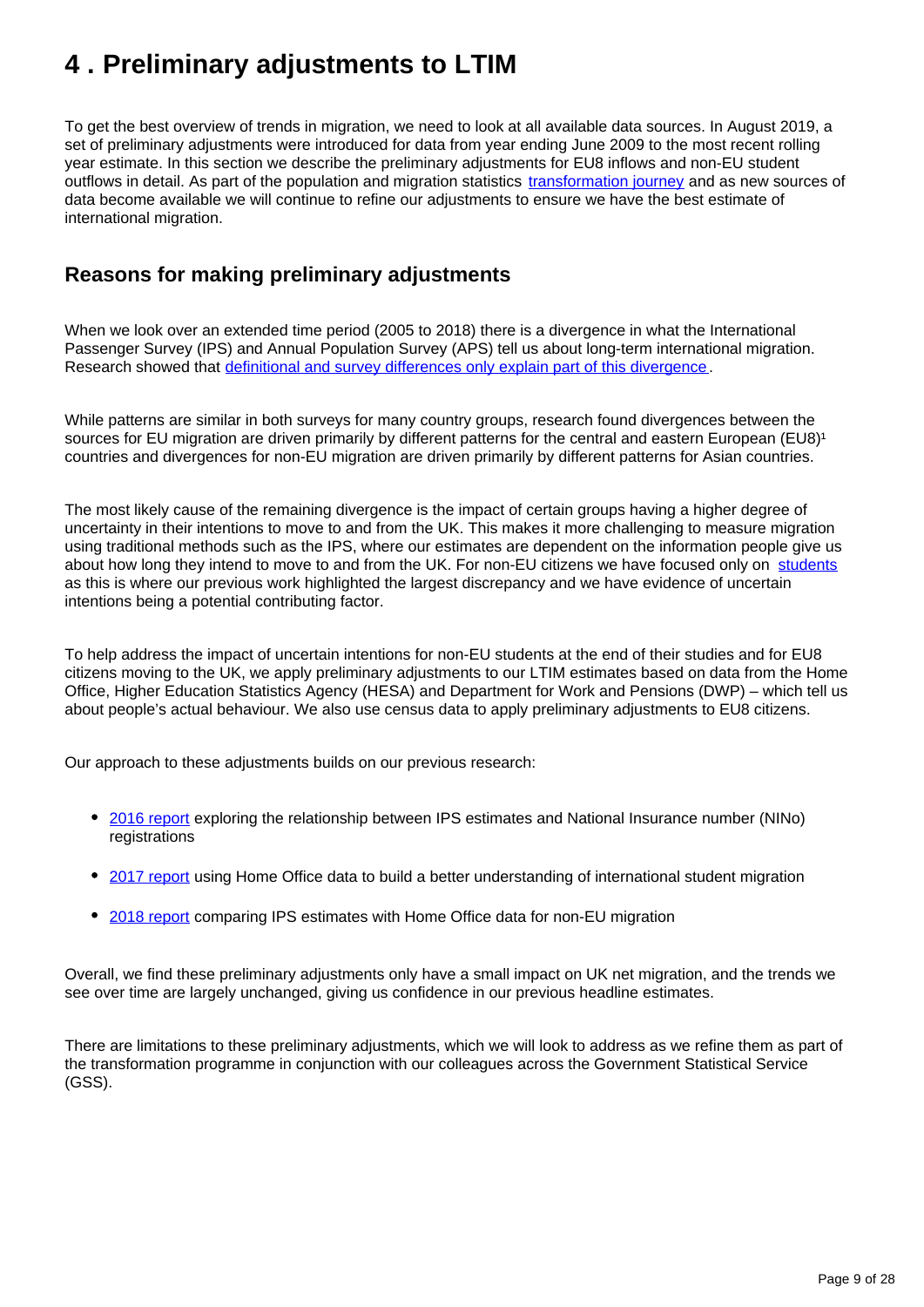#### **Preliminary adjustment for non-EU student outflow estimates**

The aim of the preliminary adjustment for non-EU students is to more closely align IPS estimates of non-EU former students emigrating with evidence on their actual behaviour from [Home Office Exit Checks data \(PDF,](https://assets.publishing.service.gov.uk/government/uploads/system/uploads/attachment_data/file/735241/user-guide-to-statistics-on-exit-checks.pdf)  [662KB\).](https://assets.publishing.service.gov.uk/government/uploads/system/uploads/attachment_data/file/735241/user-guide-to-statistics-on-exit-checks.pdf)

First we take the IPS student inflow estimate<sup>2</sup> and given we know that many students will not emigrate that same year, we have used Higher Education Statistics Agency (HESA) data to calculate preliminary proportions of firstyear students who expect to leave the UK after a year and those who expect to leave after more than a year and less than four years.

Exit Checks data are then used to identify the proportion of students who departed the UK long-term after completing their studies. For each relevant year ending period, both proportions are applied in turn to the IPS student inflow estimate to derive a new adjusted estimate of former student outflow. Figure 2 provides a worked example of the numbers, data sources and calculations applied that make up the new adjusted former student outflow estimate for 2015.

Finally, the difference between the original IPS estimate of former student outflow and the new adjusted estimate is applied to the original overall Long-Term International Migration (LTIM) outflow estimate to create a new adjusted LTIM outflow estimate.

These same calculations are made for each rolling year and for each individual non-EU world region (see Citizenship Groupings in the [International migration – table of contents\)](https://www.ons.gov.uk/peoplepopulationandcommunity/populationandmigration/internationalmigration/datasets/tableofcontents). The individual non-EU world region estimates are then summed to create a new adjusted non-EU outflow, which also feeds into the non-EU net migration for each rolling year. This adjustment feeds through to adjust the non-British and All citizenships outflow and net migration estimates.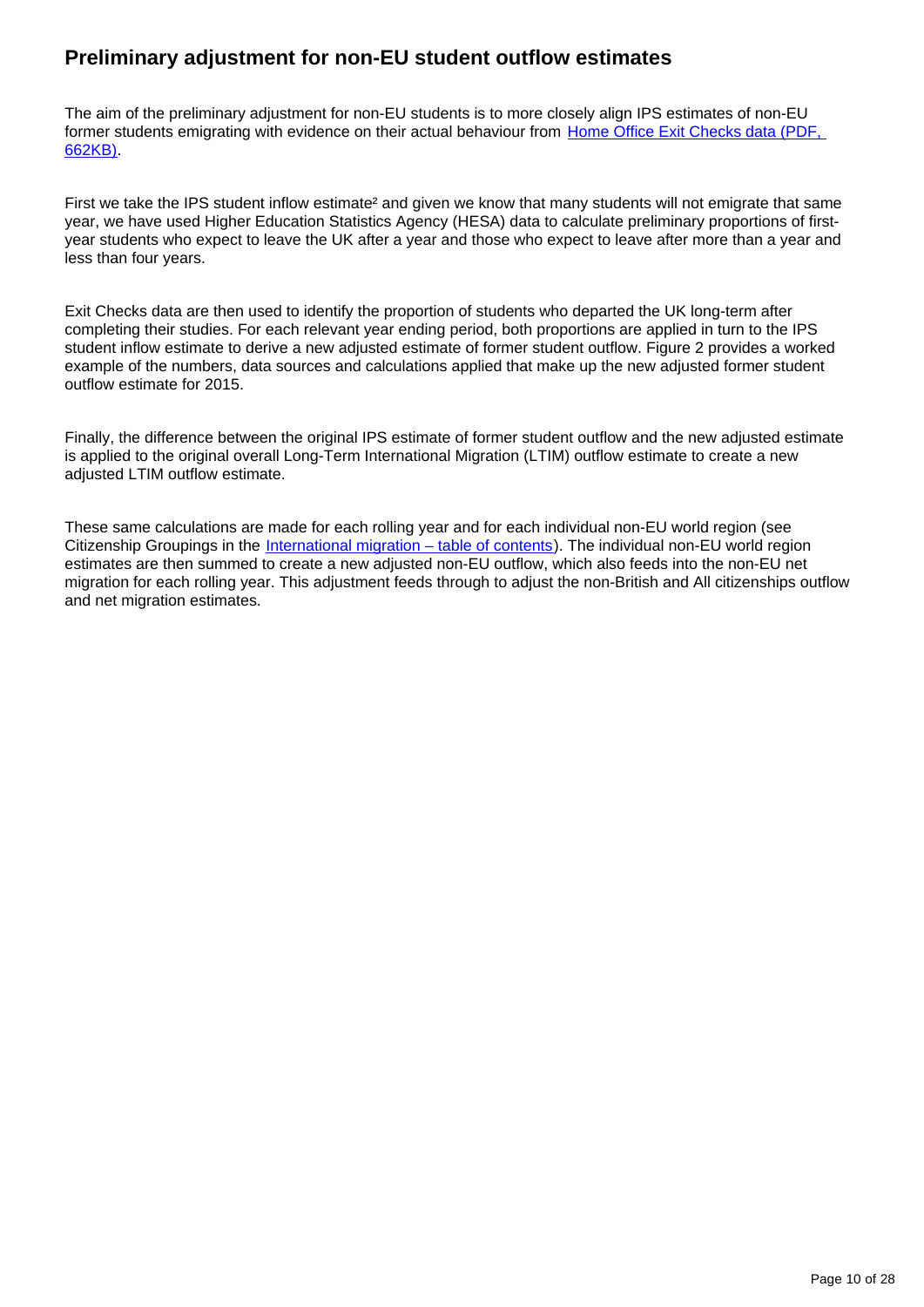#### **Figure 1: Worked example calculating the new adjusted non-EU student outflow for year ending December 2015**



**Source: Office for National Statistics**

Given the data we have available, this preliminary adjustment has been calculated from year ending December 2012 to the most recent rolling year estimate.

Table 1 outlines each of the data sources used and main limitations in making the preliminary adjustments.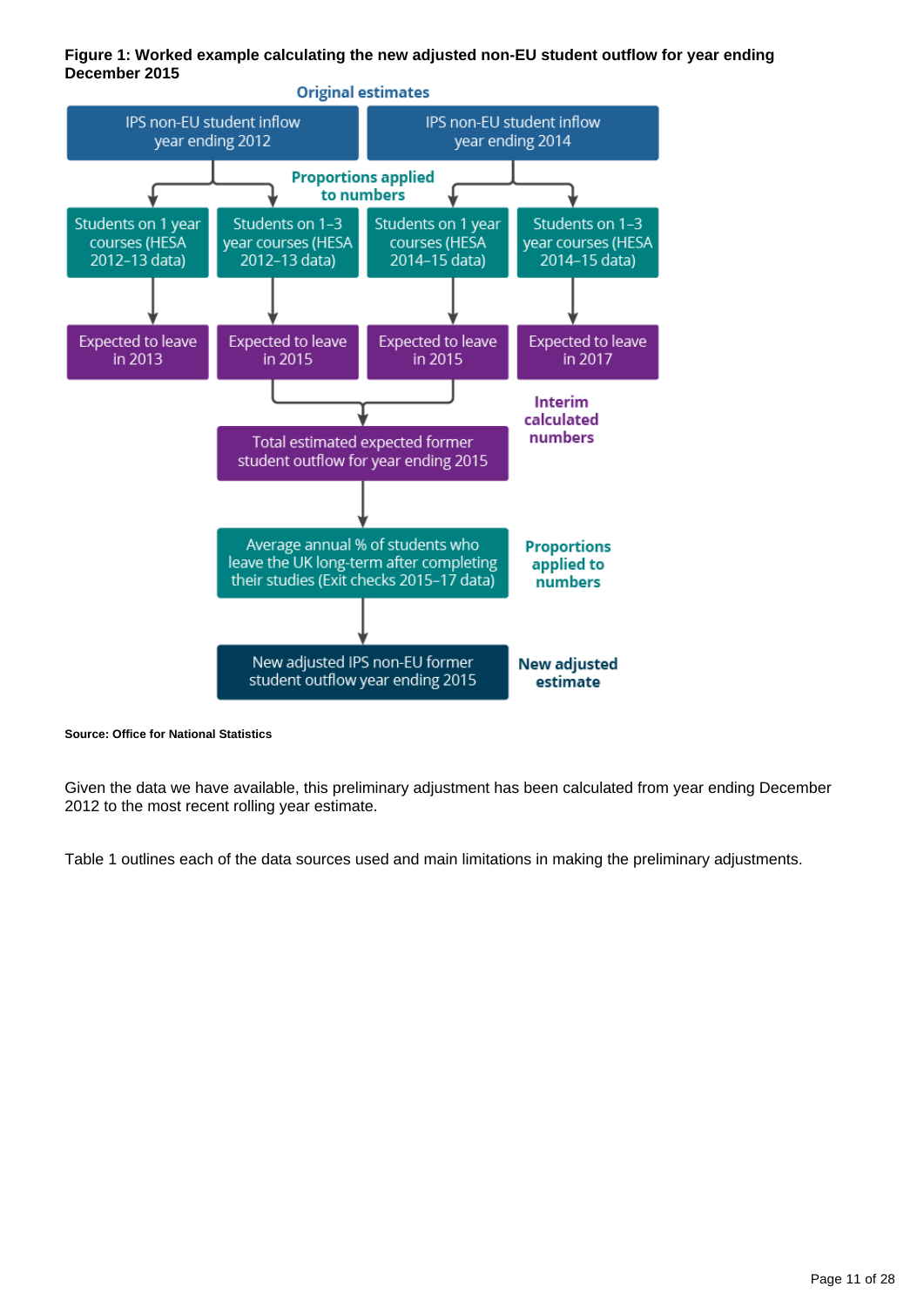|                                                                         | Table T. Summary of data sources used and the main known ilmitations                                                                                  |
|-------------------------------------------------------------------------|-------------------------------------------------------------------------------------------------------------------------------------------------------|
| Data source                                                             | <b>Limitations</b>                                                                                                                                    |
| International Passenger Survey estimates                                | Former student outflow estimates are only available from<br>2012.                                                                                     |
|                                                                         | Non-EU student inflow estimate was corrected for year<br>ending September 2016 to year ending June 2017 to<br>account for an anomaly in the IPS data. |
|                                                                         | Intentions based sample survey data.                                                                                                                  |
| Home Office - Exit Checks data                                          | Only two financial years of data (2015-2017) available<br>within ONS.                                                                                 |
| Higher Education Statistics Agency - first year<br>student records data | Based on domicile (country of previous residence) not<br>nationality or citizenship.                                                                  |
|                                                                         | Based only on students at Higher Education Institutions in<br>UK. IPS respondents may include study in schools and<br>further education.              |
|                                                                         | May include students who have dropped out of their studies.                                                                                           |
|                                                                         |                                                                                                                                                       |

Table 1: Summary of data sources used and the main known limitations

Source: Office for National Statistics

## **Preliminary adjustment for EU8 inflow estimates**

The aim of the preliminary adjustment for EU8 immigrants is to more closely align LTIM estimates with evidence:

- from the 2011 Census, which suggested the IPS underestimated EU8 immigration from 2005 to 2011 and adjusting the EU8 country group
- on actual behaviour as seen in DWP data

The new adjusted EU8 inflow estimates are made for each rolling year to year ending March 2016 and feed into the EU8 net migration. This adjustment feeds through to adjust the EU, non-British and All citizenships inflow and net migration estimates.

#### **Adjusting migration estimates to year ending December 2010 using 2011 Census data**

Evidence from the [2011 Census suggested that immigration had been underestimated \(PDF, 171KB\)](https://www.ons.gov.uk/ons/guide-method/method-quality/specific/population-and-migration/population-statistics-research-unit--psru-/methods-used-to-revise-the-national-population-estimates-for-mid-2002-to-mid-2010.pdf) and in 2014 we made [revisions to official net migration estimates \(PDF, 55KB\)](https://www.ons.gov.uk/file?uri=/peoplepopulationandcommunity/populationandmigration/internationalmigration/methodologies/internationalmigrationmethodology/guidancenotenetinternationalmigrationrevisionstcm77363767.pdf). The majority of the adjustment was to account for a 250,000 underestimate of EU8 immigrants. At the time we did not revise the official immigration or emigration estimates but we now have more [evidence of the likely distribution of EU8 immigration](https://www.ons.gov.uk/peoplepopulationandcommunity/populationandmigration/internationalmigration/articles/understandingdifferentmigrationdatasources/augustprogressreport) and so use 2011 Census data to make a preliminary adjustment to uplift the EU8 inflow from 2005 to year ending December 2010.

We distributed the 250,000 EU8 immigrants over time broadly proportionally to the distribution of EU8 immigrants in the official LTIM figures since 2004. However, the share was lessened in the later years to reflect the improved certainty for the estimates in those years because of changes in the IPS sample. For the latter years it is acknowledged that there may still be some missed EU8 immigrants, which may be because of underestimation of visitor switchers rather than necessarily to the IPS itself.

There are some limitations in using 2011 Census data in making the adjustments: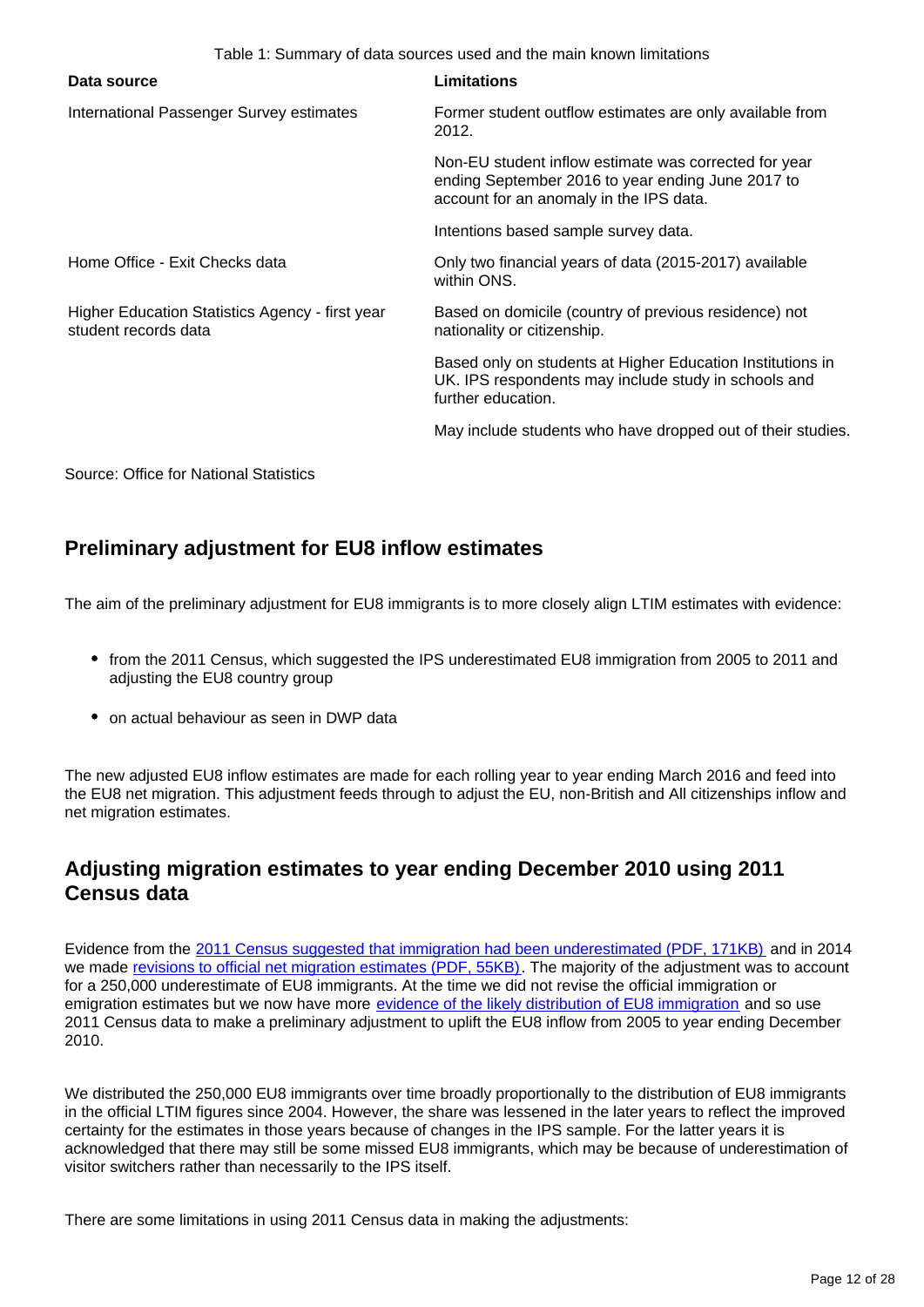- the 250,000 EU8 immigration adjustment is for England and Wales only
- the 250,000 does not represent the full underestimate of the growth of the EU8-born population between mid-2001 and the 2011 Census as it only includes those migrants who were still in the UK on Census day

#### **Adjusting migration estimates to year ending March 2016 using DWP data**

First, we use the DWP Lifetime Labour Market Database (L2) to calculate the proportion of EU8 citizens registering for a National Insurance number (NINo) who can be considered long-term migrants. We apply this proportion to the published number of NINo registrations to EU8 adults in the UK.

We then compare this new estimate to the IPS EU8 inflow estimate (excluding students), calculate the percentage difference and average this difference over the time periods available.

This average percentage difference is then applied to the IPS EU8 inflow (excluding students) to adjust the inflow upwards. Figure 4 provides a worked example of the numbers, data sources and calculations applied that make up the new adjusted EU8 inflow estimate for 2015.



**Figure 2: Worked example calculating the new adjusted EU8 inflow for year ending December 2015**

**Source: Office for National Statistics**

There are limitations to this method, which we will look to address as we refine this EU preliminary adjustment as part of the transformation programme. We anticipate we will have additional data sources and more up-to-date information available as the work progresses, which will help us refine this EU adjustment. At this early stage in our understanding we have therefore taken a very cautious approach to the adjustment and applied it from year ending March 2011 to year ending March 2016 only. From 2016 there was a change in the pattern of divergence for EU8 between the IPS and APS data, which requires further exploration.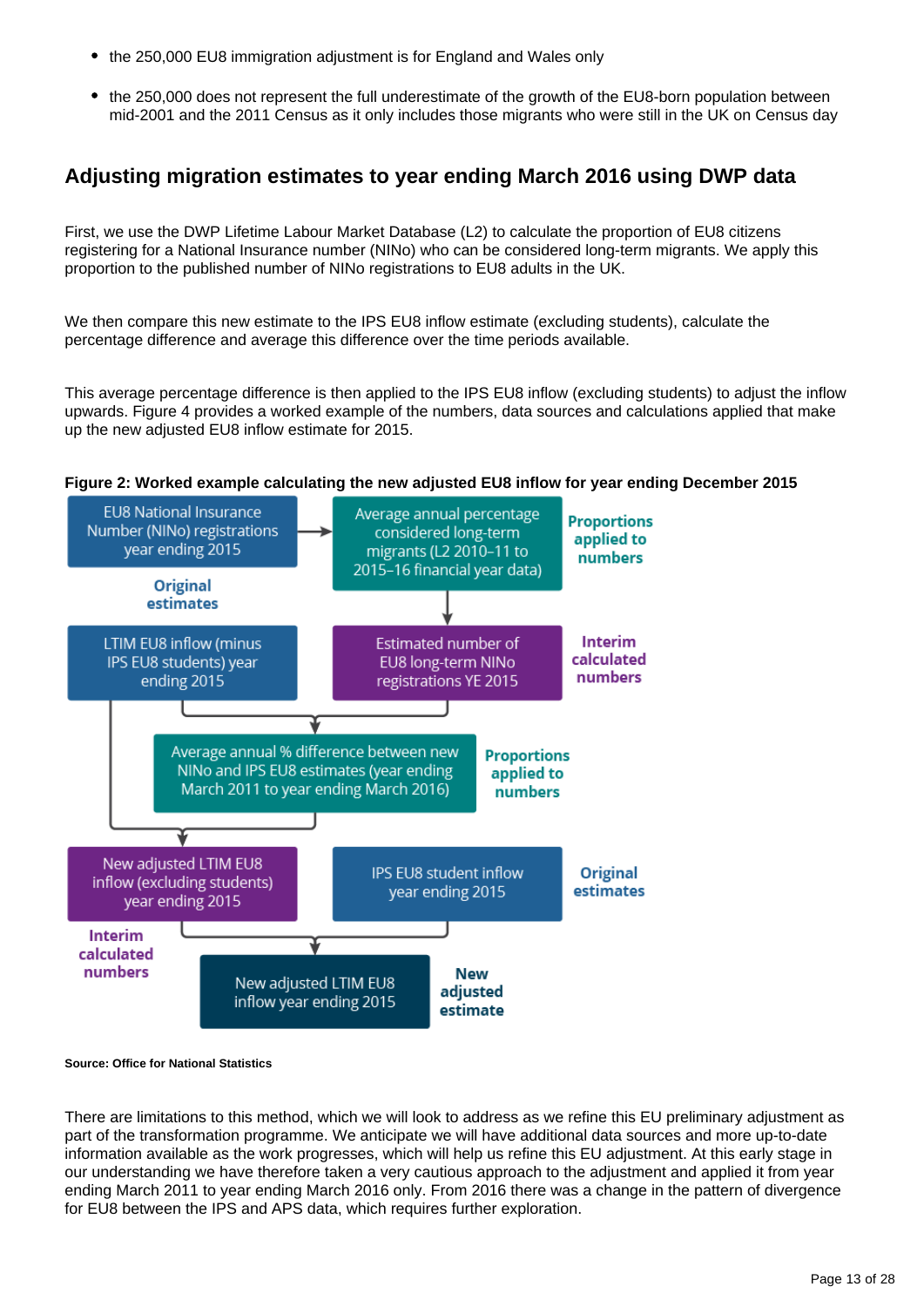The adjustment has been applied to LTIM minus the IPS student inflow. We recognise that some students may be included in the L2 long-term interactions group and we need to further understand this group before adding it as part of an adjustment.

The L2 allowed analysis of non-UK national adults who registered for a NINo in the UK and had interactions with National Insurance, Pay As You Earn, DWP benefit and local authority benefit systems. Interactions of more than 52 weeks across the registration year and the subsequent year could suggest that they were a long-term migrant. There are a number of known limitations of the L2 data in making the adjustments:

- L2 is a 1% sample of those with a NINo
- L2 data are only available from tax year ending 2011 up to tax year ending 2018; only complete data up to March 2016 are used in this analysis
- L2 data does not include all activities that a migrant may have, so the long-term proportions are based on the data available
- In L2, migrants are recorded in the tax year that they registered for a NINo and so includes some migrants who arrived from previous years

## **Changes to preliminary adjustments**

We published our first set of [preliminary adjustments](https://www.ons.gov.uk/peoplepopulationandcommunity/populationandmigration/internationalmigration/articles/understandingdifferentmigrationdatasources/augustprogressreport) in the August 2019 Migration Statistics Quarterly Report [\(MSQR\)](https://www.ons.gov.uk/peoplepopulationandcommunity/populationandmigration/internationalmigration/bulletins/migrationstatisticsquarterlyreport/august2019#making-the-best-possible-assessment-of-migration-using-all-available-sources) and [November 2019 MSQR](https://www.ons.gov.uk/peoplepopulationandcommunity/populationandmigration/internationalmigration/bulletins/migrationstatisticsquarterlyreport/november2019). In the [February 2020 MSQR](https://www.ons.gov.uk/peoplepopulationandcommunity/populationandmigration/internationalmigration/bulletins/migrationstatisticsquarterlyreport/february2020), as we continue our period of development and innovation, we have made small refinements to our preliminary adjustment methods to ensure we continue to provide our best possible assessment of migration trends:

- for the EU and non-EU preliminary adjustments we aligned the adjustment to use data for each appropriate year ending period rather than rolling the same adjustment through four time periods
- recalculated the HESA, Exit Check data and revised IPS student inflow figures by world region and aggregated to non-EU rather than using a non-EU figure
- included "Other Europe" to the non-EU student emigration figure
- removed students on courses of less than one year from the denominator totals when calculating the HESA proportions
- used UK-level HESA data rather than England and Wales data
- smoothed the census EU8 adjustment over the intervening year end periods
- prioritised adjustments made using DWP data, where the EU8 adjustments using census and DWP data time periods overlapped, to avoid double counting; DWP data were prioritised as these data represent actual behaviour
- used a six-year average percentage, rather than two four-year average percentages for the L2 long-term interactions calculation

For further details of the preliminary adjustments first implemented in August 2019 see Annex B and Annex E of [Understanding different migration data sources: August 2019 progress report.](https://www.ons.gov.uk/peoplepopulationandcommunity/populationandmigration/internationalmigration/articles/understandingdifferentmigrationdatasources/augustprogressreport)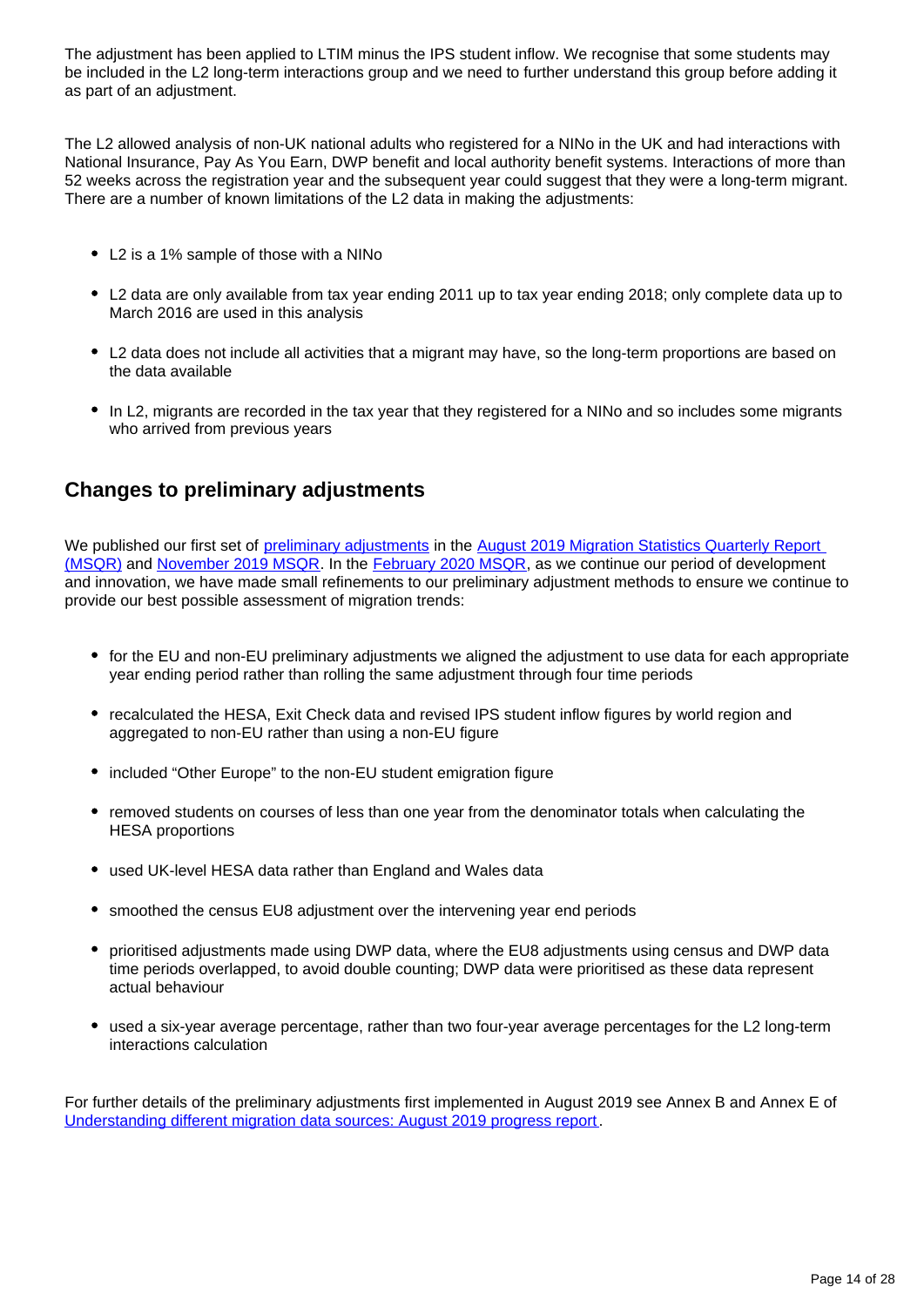#### **Overall impact of the preliminary adjustments**

Our assessment is that the preliminary adjustments have a small impact on UK net migration and the trends we see over time are largely unchanged. However, there are some different patterns for EU immigration and non-EU emigration. The preliminary adjustments made in the February 2020 MSQR and their impact are summarised in Table 2.

Table 2: Summary of preliminary adjustments made in February 2020

| <b>Preliminary</b><br>adjustment                                                                            | <b>Overall impact of</b><br>adjustment                                          | Date of first and<br>latest update to the<br>adjustment | Data source used<br>for adjustment                                                  | Years of data<br>adjusted                                |
|-------------------------------------------------------------------------------------------------------------|---------------------------------------------------------------------------------|---------------------------------------------------------|-------------------------------------------------------------------------------------|----------------------------------------------------------|
| Non-EU student<br>outflow – to reflect<br>uncertain intentions on<br>likely length of stay out<br>of the UK | Outflow increase and<br>net decrease – non-<br>EU and non-British<br>(students) | August 2019 MSQR<br>and February 2020<br><b>MSQR</b>    | Home Office Exit<br>checks and Higher<br><b>Education Statistics</b><br>Agency data | <b>YE Dec 2012 to</b><br>latest rolling year             |
| $EUB$ inflow $-$ to adjust<br>for an underestimation<br>identified between<br>Censuses                      | Inflow and net<br>increases - EU8, EU<br>and non-British                        | August 2019 MSQR<br>and February 2020<br><b>MSQR</b>    | Census 2011                                                                         | YE Jun 2009 to YE<br>Dec 2010 (could go<br>back to 2005) |
| $EUB$ inflow $-$ to reflect<br>uncertain intentions on<br>likely length of stay                             | Inflow and net<br>increases - EU8, EU<br>and non-British                        | August 2019 and<br>February 2020                        | Department for Work<br>and Pensions<br>Lifetime Labour<br>Market Database<br>data   | <b>YE Mar 2011 to YE</b><br>Mar 2016                     |

Source: Office for National Statistics

Table 1 in the [Provisional long-term international migration estimates](https://www.ons.gov.uk/peoplepopulationandcommunity/populationandmigration/internationalmigration/datasets/migrationstatisticsquarterlyreportprovisionallongterminternationalmigrationltimestimates) includes both the preliminary adjustments and original estimates.

Since we first introduced the preliminary adjustments in August 2019 we continue to review our current and possible new data sources and work to refine our method.

Your feedback is important. We want to hear what our users think about the methods we are developing and our transformation journey plans. So, during this period of development please send us your feedback so we can better understand your needs. Please email any feedback to pop.info@ons.gov.uk.

#### **Notes for Preliminary adjustments to LTIM**

- 1. Czechia, Estonia, Hungary, Latvia, Lithuania, Poland, Slovakia, Slovenia.
- 2. The IPS non-EU student inflow estimate was corrected in July 2018 for year ending September 2016 to year ending June 2017 to account for [an anomaly in the IPS data](https://www.ons.gov.uk/redir/eyJhbGciOiJIUzI1NiJ9.eyJpbmRleCI6MiwicGFnZVNpemUiOjEwLCJwYWdlIjoyLCJ1cmkiOiIvcGVvcGxlcG9wdWxhdGlvbmFuZGNvbW11bml0eS9wb3B1bGF0aW9uYW5kbWlncmF0aW9uL2ludGVybmF0aW9uYWxtaWdyYXRpb24vYXJ0aWNsZXMvcmVwb3J0b250aGVjb21wbGV4aXR5YW5kcXVhbGl0eW9maW50ZXJuYXRpb25hbG1pZ3JhdGlvbnN0YXRpc3RpY3MvanVseTIwMTgiLCJsaXN0VHlwZSI6InB1YmxpY2F0aW9ucyJ9.eD1WpTqpbbpCotdk9J1H-EKESpLhTZFqKOhzkQxv5Vg). The estimates were revised up by 33,000. This 33,000 was not broken down by world region and the world region estimates of student inflow were left unchanged. As the non-EU adjustment methodology uses IPS student inflow data by world region, the 33,000 was proportionally distributed to the world regions before being fed into the adjustment methodology.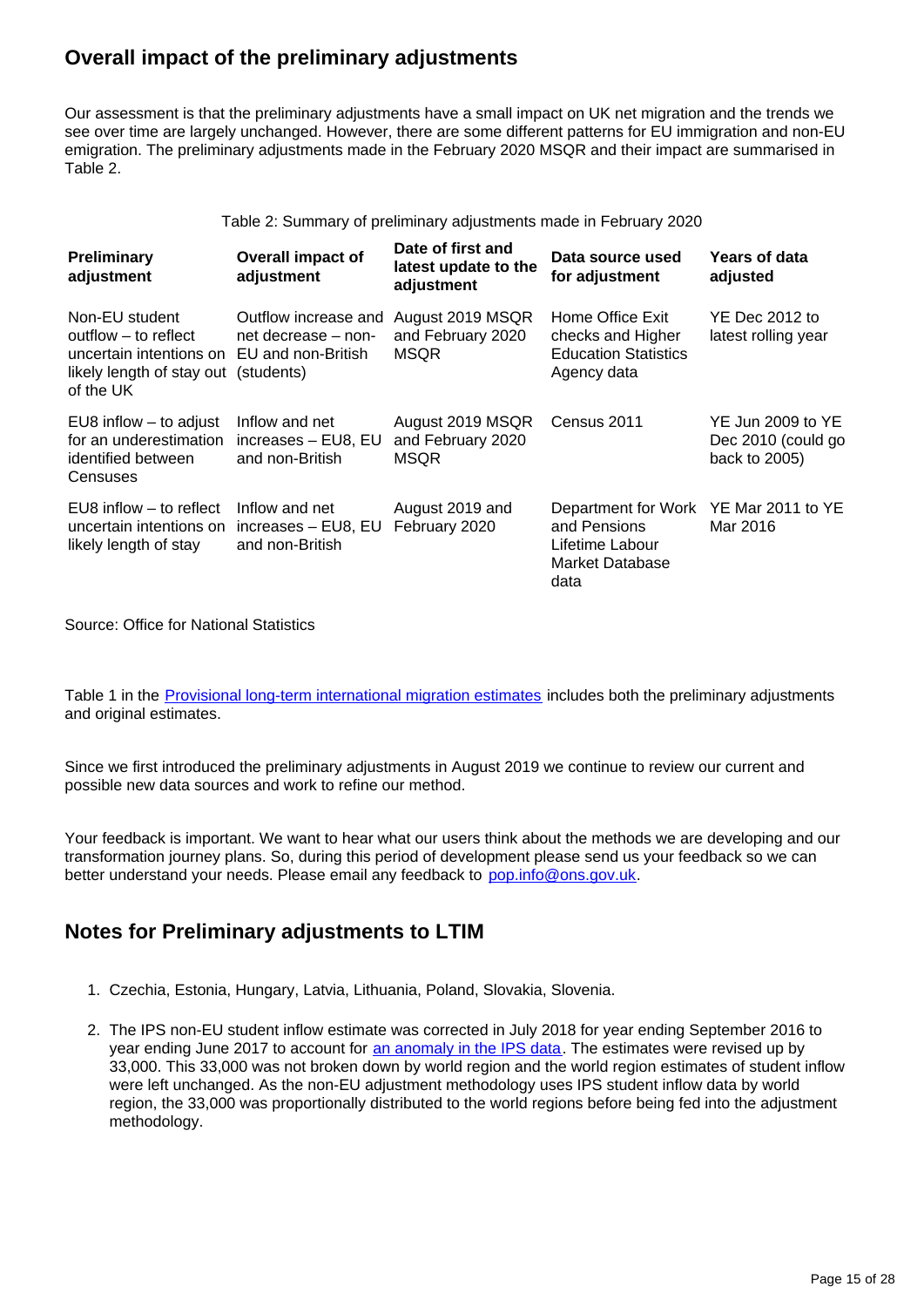# <span id="page-15-0"></span>**5 . Assumptions made to produce LTIM**

The published Long-Term International Migration (LTIM) figures are broken down to show estimates by variables such as citizenship, and age and sex. To produce estimates for each of these variables, data from the sources that contribute to LTIM also need to be broken down by the same variables.

Migrant data from the International Passenger Survey (IPS) are available broken down by each variable. Data on Northern Ireland flows and asylum seeker data are not and need to be derived using a series of assumptions. In addition, the IPS data used to calculate the visitor switcher adjustments are based on a relatively small sample size each year, but still need to be broken down in the same way.

The following tables detail how the Northern Ireland flow data, asylum seekers and visitor switcher data are broken down for each variable. It is not necessary to do further processing to form assumptions for the migrant switcher data as they are applied as a direct proportion of the IPS migrant estimates.

Table 3: Assumptions made for citizenship

| <b>Source</b>                                                        | Assumption made for citizenship                                                                                                                                        |
|----------------------------------------------------------------------|------------------------------------------------------------------------------------------------------------------------------------------------------------------------|
| Northern Ireland immigration data                                    | Uses IPS immigration data constrained to NISRA family<br>doctor registration data by age, sex, country of last<br>residence and reason for migration                   |
| Northern Ireland emigration data                                     | Uses 75% of the immigration distribution from Northern<br>Ireland data and 25% of the IPS emigration distribution,<br>constrained to total Northern Ireland emigration |
| Asylum seeker, non-asylum enforced removals<br>and resettlement data | None as Home Office provides data by citizenship                                                                                                                       |
| Visitor switcher data                                                | A three-year average of the visitor switcher data by<br>citizenship is used.                                                                                           |

Source: Office for National Statistics

Table 4: Assumptions made for country of last or next residence

| <b>Source</b>                                                        | Assumption made for country of last or next residence                                                                                                                  |
|----------------------------------------------------------------------|------------------------------------------------------------------------------------------------------------------------------------------------------------------------|
| Northern Ireland immigration data                                    | Data come from family doctor registration                                                                                                                              |
| Northern Ireland emigration data                                     | Uses 75% of the immigration distribution from Northern<br>Ireland data and 25% of the IPS emigration distribution,<br>constrained to total Northern Ireland emigration |
| Asylum seeker, non-asylum enforced removals<br>and resettlement data | Assumed to be the same as citizenship                                                                                                                                  |
| Visitor switcher data                                                | A three-year average of the visitor switcher data by country of<br>last or next residence is used                                                                      |

Source: Office for National Statistics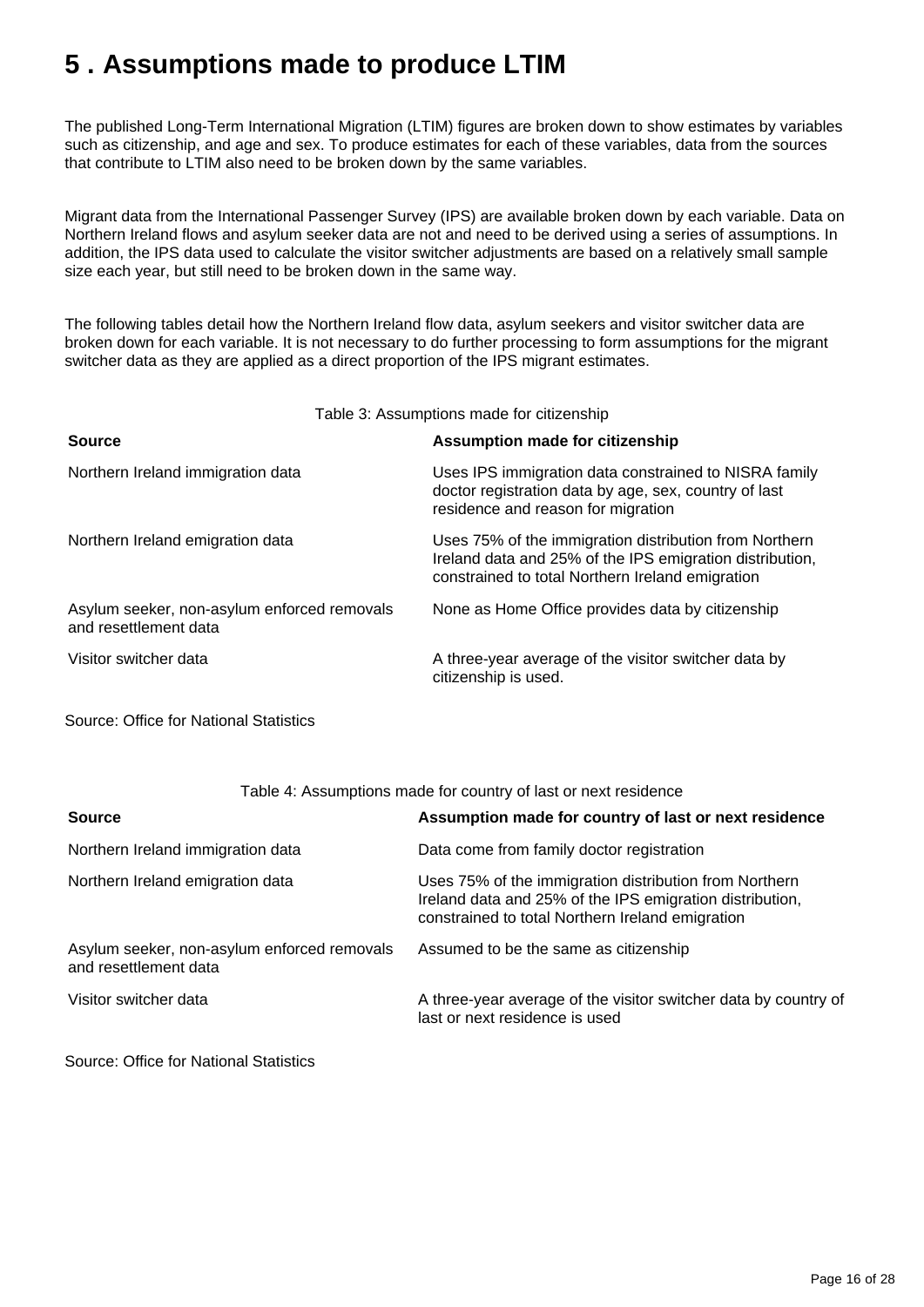|                                                                      | Table 5: Assumptions made for main reason for migration                                                                                                                |
|----------------------------------------------------------------------|------------------------------------------------------------------------------------------------------------------------------------------------------------------------|
| <b>Source</b>                                                        | Assumption made for main reason for migration                                                                                                                          |
| Northern Ireland immigration data                                    | Data come from family doctor registration                                                                                                                              |
| Northern Ireland emigration data                                     | Uses 75% of the immigration distribution from Northern<br>Ireland data and 25% of the IPS emigration distribution,<br>constrained to total Northern Ireland emigration |
| Asylum seeker, non-asylum enforced removals and<br>resettlement data | Is always included in the "other" reason for migration<br>category                                                                                                     |
| Visitor switcher data                                                | A three-year average of the visitor switcher data by reason<br>for migration is used                                                                                   |

Source: Office for National Statistics

| <b>Source</b>                                                                          | Assumption made for usual occupation (prior to<br>migration)                                                                                                           |
|----------------------------------------------------------------------------------------|------------------------------------------------------------------------------------------------------------------------------------------------------------------------|
| Northern Ireland immigration data                                                      | Uses IPS immigration data constrained to NISRA family<br>doctor registration data by age, sex, country of last<br>residence and reason for migration                   |
| Northern Ireland emigration data                                                       | Uses 75% of the immigration distribution from Northern<br>Ireland data and 25% of the IPS emigration distribution,<br>constrained to total Northern Ireland emigration |
| Asylum seeker, non-asylum enforced removals,<br>resettlement and visitor switcher data | 20% of age 16 and over assumed Professional /<br>Managerial                                                                                                            |
|                                                                                        | 20% of age 16 and over assumed Manual / Clerical                                                                                                                       |
|                                                                                        | 20% of age 16 and over assumed Student                                                                                                                                 |
|                                                                                        | 40% of age 16 and over assumed Other                                                                                                                                   |
|                                                                                        | All aged 15 and under assumed Child                                                                                                                                    |

Source: Office for National Statistics

IPS data are adjusted using the Labour Force Survey (LFS) distributions to more reliably distribute immigrants throughout the UK, known as calibration. The following assumptions are made for people who are not covered by the IPS or whose intended length of stay changes.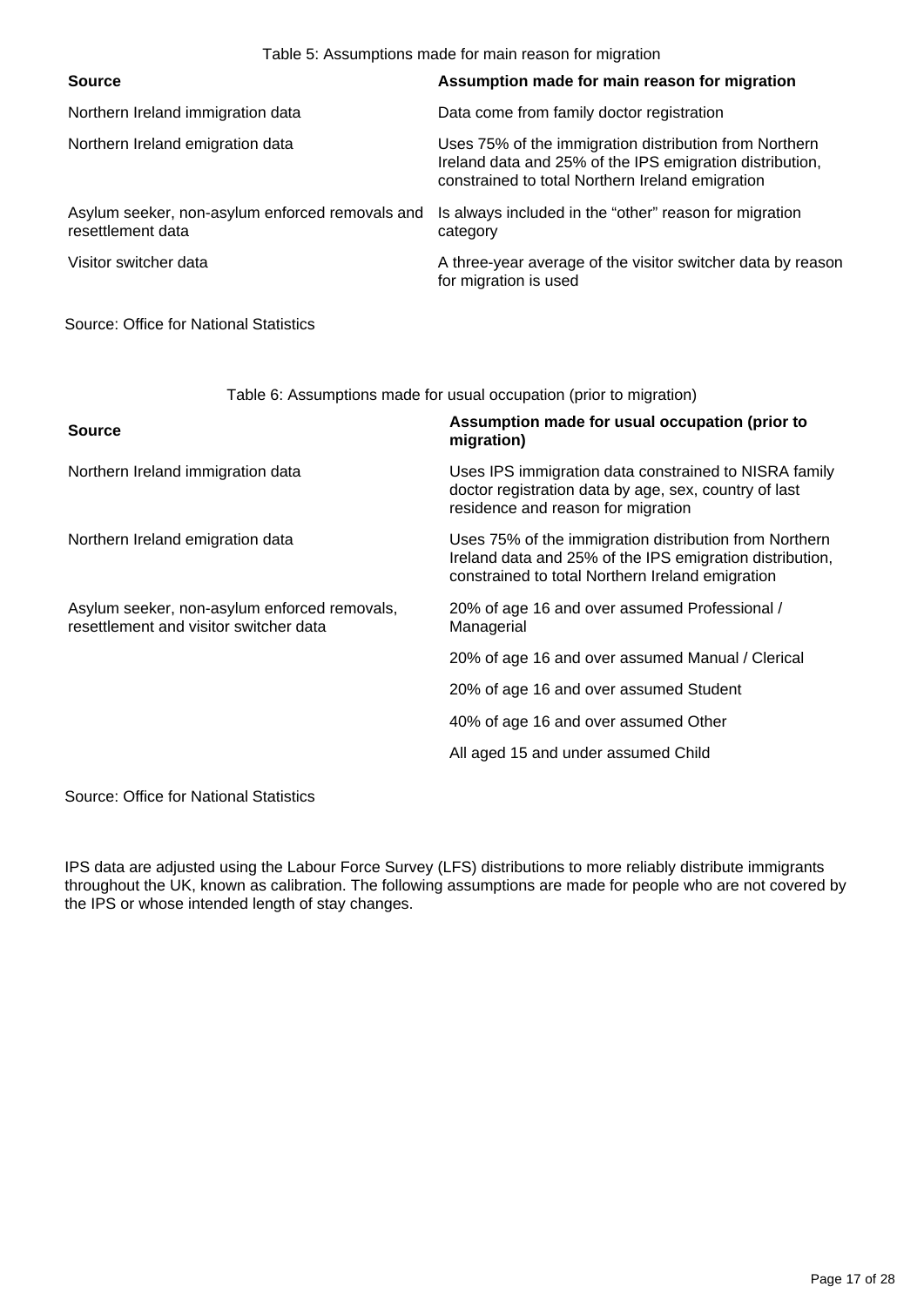| <b>Source</b>                                                | Assumption made for origin or destination distribution within the UK                                                                                                                                                                         |
|--------------------------------------------------------------|----------------------------------------------------------------------------------------------------------------------------------------------------------------------------------------------------------------------------------------------|
| Northern Ireland<br>flow data                                | Northern Ireland                                                                                                                                                                                                                             |
| Asylum seeker and<br>non-asylum<br>enforced removals<br>data | Distribution calculated using asylum support data (a data-set containing the number of<br>asylum seekers receiving support and their locations), which is supplied by the Home<br>Office                                                     |
| Resettlement data                                            | Syrian Vulnerable Persons Resettlement Scheme (SVPRS) refugees: Distribution<br>calculated using SVPRS lead local authority data supplied by the Home Office Other<br>scheme refugees: Distributed to reflect distribution of SVPRS refugees |
| Visitor switcher<br>inflow data                              | Use the LFS distribution to assume the migrant's destination within the UK                                                                                                                                                                   |
| Visitor switcher<br>outflow data                             | Calculated by using the most recent three-year average of the IPS visitor data by origin                                                                                                                                                     |

Source: Office for National Statistics

| Table 8: Assumptions made for age and sex                            |                                                                                                  |  |
|----------------------------------------------------------------------|--------------------------------------------------------------------------------------------------|--|
| <b>Source</b>                                                        | Assumption made for age and sex                                                                  |  |
| Northern Ireland flow data                                           | Data come from family doctor registration                                                        |  |
| Asylum seeker, non-asylum enforced removals and<br>resettlement data | None as the Home Office provides the data by age and<br>sex                                      |  |
| Visitor switcher flow data                                           | Calculated by using the most recent three-year average<br>of the IPS visitor data by age and sex |  |

Source: Office for National Statistics

Table 9: Assumptions made for sex and marital status

| <b>Source</b>                                                                             | Assumption made for sex and marital status                                                                                                                                                                                                        |
|-------------------------------------------------------------------------------------------|---------------------------------------------------------------------------------------------------------------------------------------------------------------------------------------------------------------------------------------------------|
| Northern Ireland immigration data                                                         | Data on sex come from family doctor registration. Data on marital<br>status use IPS immigration data constrained to NISRA family<br>doctor registration data by age, sex, country of last residence<br>and reason for migration                   |
| Northern Ireland emigration data                                                          | Data on sex come from family doctor registration. Data on marital<br>status use 75% of the immigration distribution from Northern<br>Ireland data and 25% of the IPS emigration distribution,<br>constrained to total Northern Ireland emigration |
| Asylum seeker, non-asylum enforced<br>removals, resettlement and visitor switcher<br>data | Estimated using a three-year average of the marital status<br>distribution taken from the IPS. Carried out separately for males<br>and females aged 15 and over                                                                                   |

Source: Office for National Statistics

A distribution for intended length of stay from the IPS is used for those entering and leaving the UK for work or study.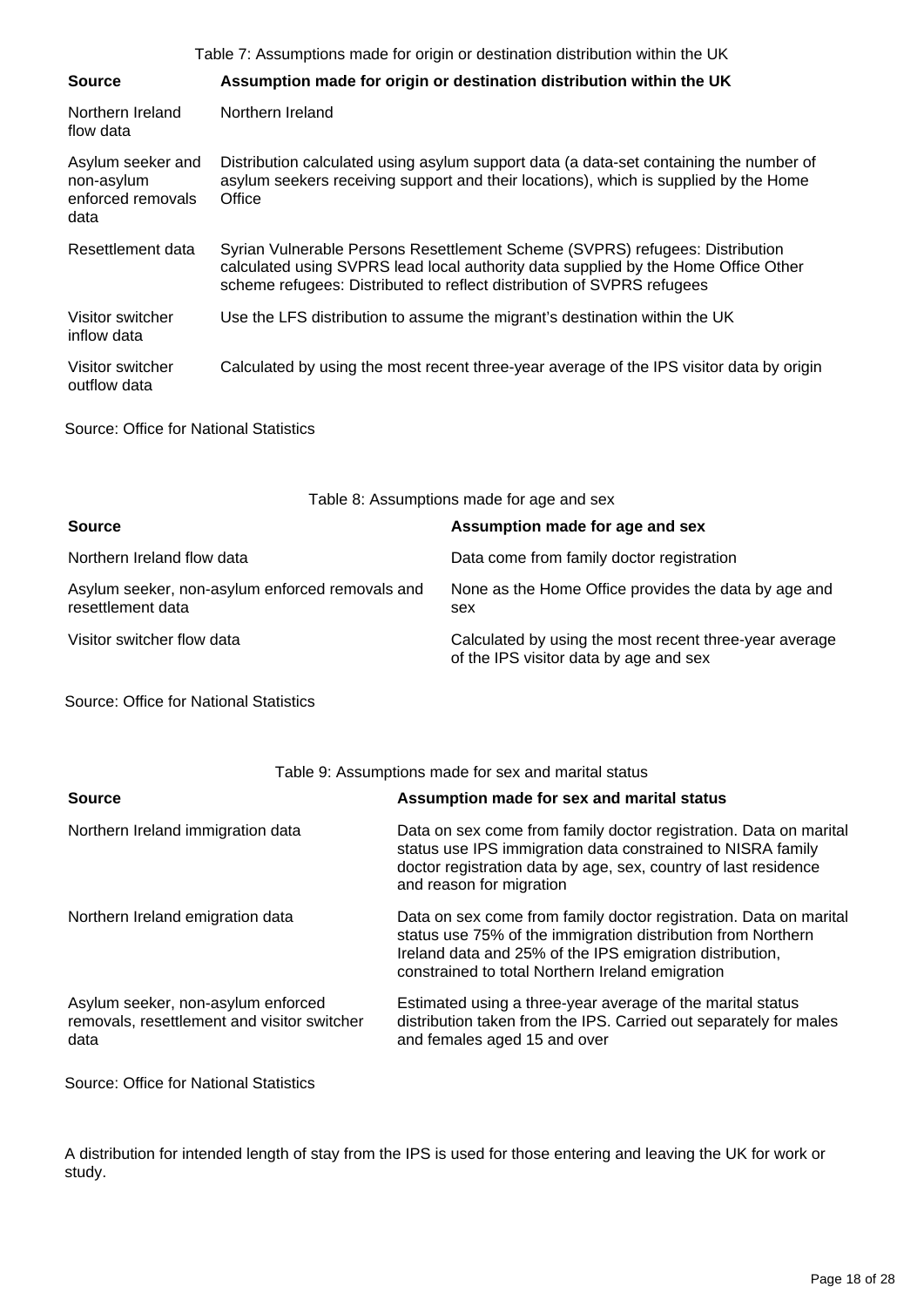|                                                                                                      | Table 10: Assumptions made for intended length of stay                                                                                                                 |
|------------------------------------------------------------------------------------------------------|------------------------------------------------------------------------------------------------------------------------------------------------------------------------|
| <b>Source</b>                                                                                        | Assumption made for intended length of stay                                                                                                                            |
| Northern Ireland immigration data                                                                    | Uses IPS immigration data constrained to NISRA family<br>doctor registration data by age, sex, country of last<br>residence and reason for migration                   |
| Northern Ireland emigration data                                                                     | Uses 75% of the immigration distribution from Northern<br>Ireland data and 25% of the IPS emigration distribution,<br>constrained to total Northern Ireland emigration |
| Asylum seeker, non-asylum enforced removals,<br>resettlement (inflow only) and visitor switcher data | 25% assumed intended length of one to two years                                                                                                                        |
|                                                                                                      | 25% assumed intended length of three to four years                                                                                                                     |
|                                                                                                      | 25% assumed intended length of more than four years                                                                                                                    |
|                                                                                                      | 25% assumed unsure                                                                                                                                                     |
|                                                                                                      |                                                                                                                                                                        |

Source: Office for National Statistics

# <span id="page-18-0"></span>**6 . Provisional and final estimates of LTIM**

Provisional figures allow for a timely comparison of recent migration patterns on a quarterly basis. However, these are subject to change as their calculation is based upon provisional data. The final Long-Term International Migration (LTIM) estimates are considered to provide a more reliable picture of migration and allow for annual comparisons over time.

## **Provisional LTIM (rolling year quarterly)**

LTIM estimates offer the most comprehensive early indication of migration flows into and out of the UK. LTIM are predominantly based on data from the International Passenger Survey (IPS). In addition, they are adjusted to account for asylum seekers (including a non-asylum enforced removals adjustment and people resettled in the UK under four resettlement schemes), migration to and from Northern Ireland and people whose length of stay changes from their original intentions.

Releases of provisional LTIM data every quarter show overall estimates of immigration, emigration and net migration by citizenship and main reason for migration, and are available for the last 10 years.

The preliminary adjustments have been applied to LTIM Tables 1 and 2 only.

#### **Provisional IPS (rolling year quarterly)**

These estimates are based solely on data collected by the IPS. They offer an early indication of changes in patterns of long-term international migration to and from the UK. The rolling year-based estimates are produced every quarter and provide up-to-date data on citizenship and main reason for migration and are available for the last 10 years.

The preliminary adjustments have not been applied to these tables (LTIM Tables 3 and 4).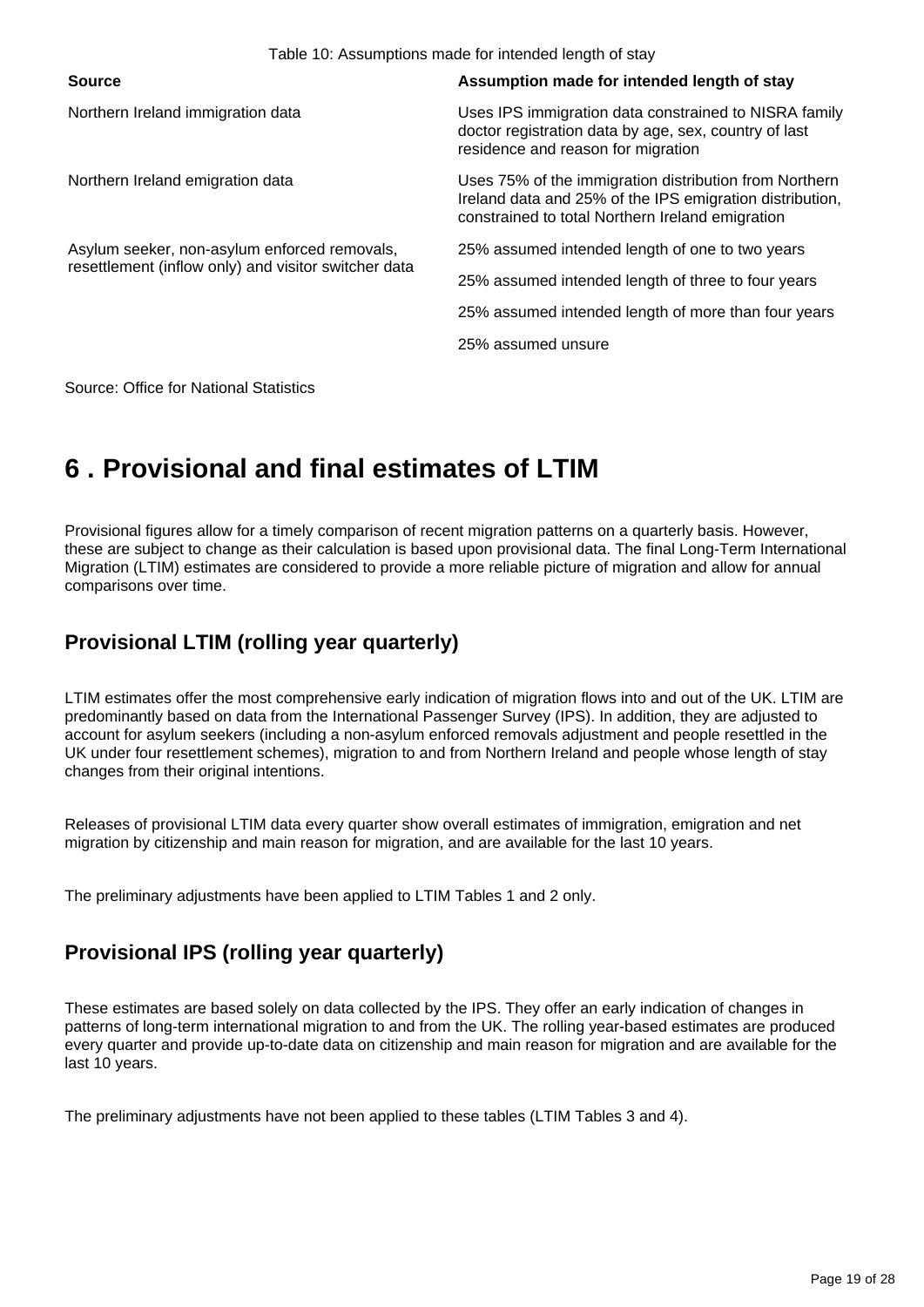## **Final LTIM calendar year (1-series and 2-series)**

LTIM estimates provide the most comprehensive estimates of long-term international migration to and from the UK. The IPS provides the foundation of these estimates. Final LTIM estimates are published annually in November or December. Data are available from 1991 and include tables by calendar year, half year or mid-year.

1-series (methodology) contains tables showing the components and adjustments for LTIM and the [confidence](https://www.ons.gov.uk/methodology/methodologytopicsandstatisticalconcepts/uncertaintyandhowwemeasureit#confidence-interval)  [intervals](https://www.ons.gov.uk/methodology/methodologytopicsandstatisticalconcepts/uncertaintyandhowwemeasureit#confidence-interval) and non-response associated with the IPS estimates. These are available from 1975 onwards.

2-series tables usually focus on one characteristic of migrants, from the following list:

- citizenship
- country of last or next residence
- country of birth
- age and sex
- sex and marital status
- usual occupation (prior to migration)
- main reason for migration
- origin or destination within the UK
- intended length of stay

The preliminary adjustments have not been applied to these tables.

#### **Final IPS calendar year (3-series and 4-series)**

These estimates are published annually in November or December. They provide detailed cross-tabulated data of all available variables. Since November 2012, the data within the 3-series tables have been available from 1975 onwards (superseding the 2-series tables previously published covering 1975 to 1990).

Characteristics of migrants that are in one or more of the tables are: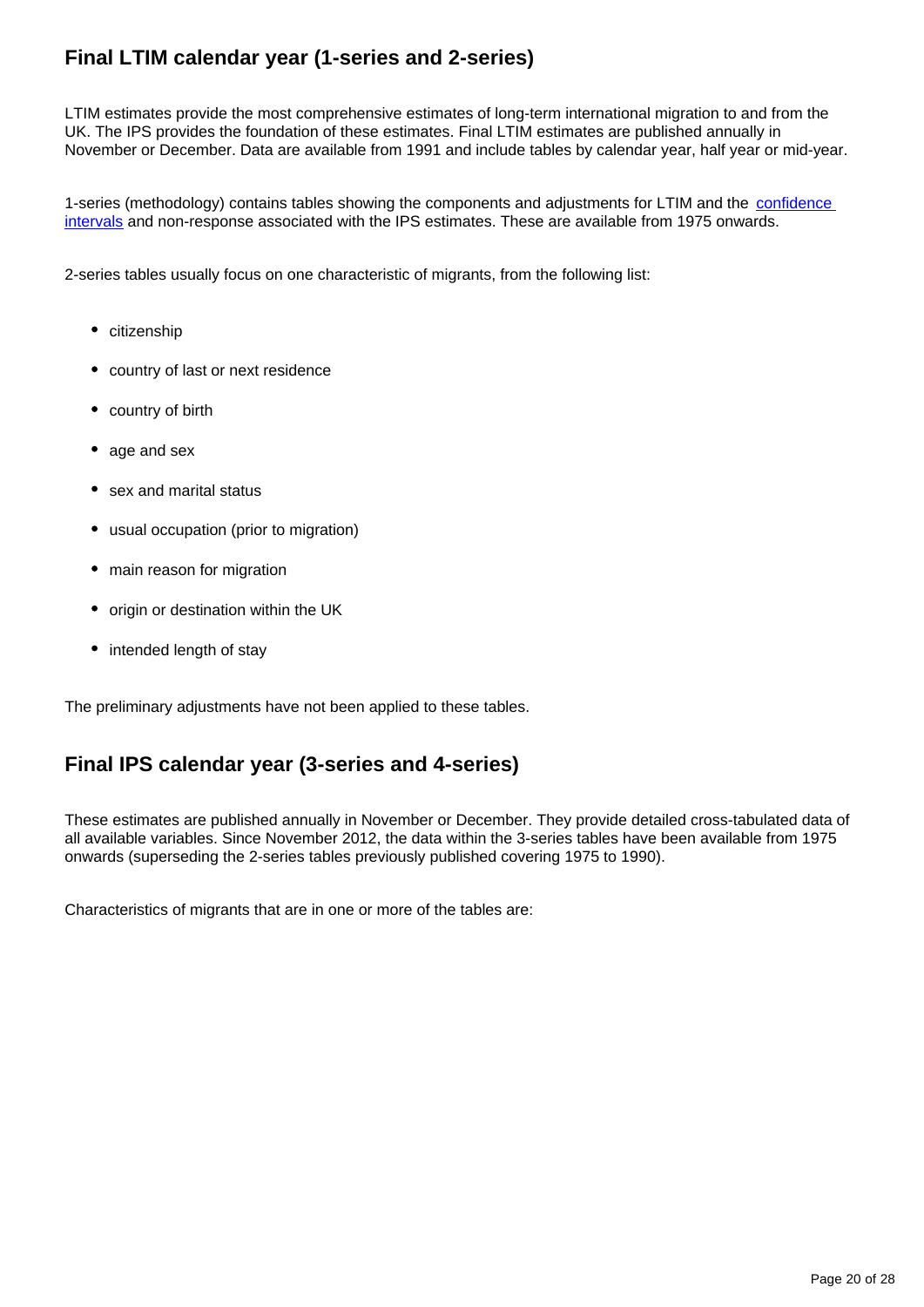- citizenship
- country of last or next residence
- country of birth
- age and sex
- sex and marital status
- usual occupation (prior to migration)
- main reason for migration
- previous main reason for migration
- origin or destination within the UK
- intended length of stay
- actual length of stay
- route

4-series tables are underlying datasets of final IPS data. These annual tables provide further breakdowns of migrant characteristics by individual country rather than country grouping. Underlying datasets are available from 2000 to the latest annual estimates (2016).

The preliminary adjustments have not been applied to these tables.

## **Comparison of provisional and final data**

LTIM is predominantly based on data from the IPS, supplemented by adjustments made for asylum seekers, nonasylum enforced removals, flows from Northern Ireland, and visitor and migrant switchers. Therefore, the majority of the differences between provisional and final LTIM estimates can be accounted for by the replacement of provisional IPS data with final IPS data. Nonetheless, the differences between overall provisional and final estimates of long-term international migration from the IPS are minimal. Table 11 gives an example of the specific difference between provisional and final IPS data.

Table 11: Percentage differences between provisional and final 2016 International Passenger Survey estimates,

| ٠<br>×<br>۰. |  |
|--------------|--|

| <b>Rolling year</b><br>ending | Inflows (long-term migrants)              |                              |                          | <b>Outflows (long-term migrants)</b>      |                              |                          |
|-------------------------------|-------------------------------------------|------------------------------|--------------------------|-------------------------------------------|------------------------------|--------------------------|
|                               | <b>Provisional</b><br><b>IPS</b> estimate | <b>Final IPS</b><br>estimate | Percentage<br>difference | <b>Provisional</b><br><b>IPS</b> estimate | <b>Final IPS</b><br>estimate | Percentage<br>difference |
| March 2016                    | 566,000                                   | 567,000                      | 0.2                      | 287,000                                   | 287,000                      | 0                        |
| June 2016                     | 581,000                                   | 582,000                      | 0.2                      | 293,000                                   | 293,000                      | 0                        |
| September<br>2016             | 530,000                                   | 531,000                      | 0.2                      | 300,000                                   | 300,000                      | 0                        |
| December<br>2016              | 525,000                                   | 527,000                      | 0.4                      | 315,000                                   | 316,000                      | 0.3                      |

Source: Office for National Statistics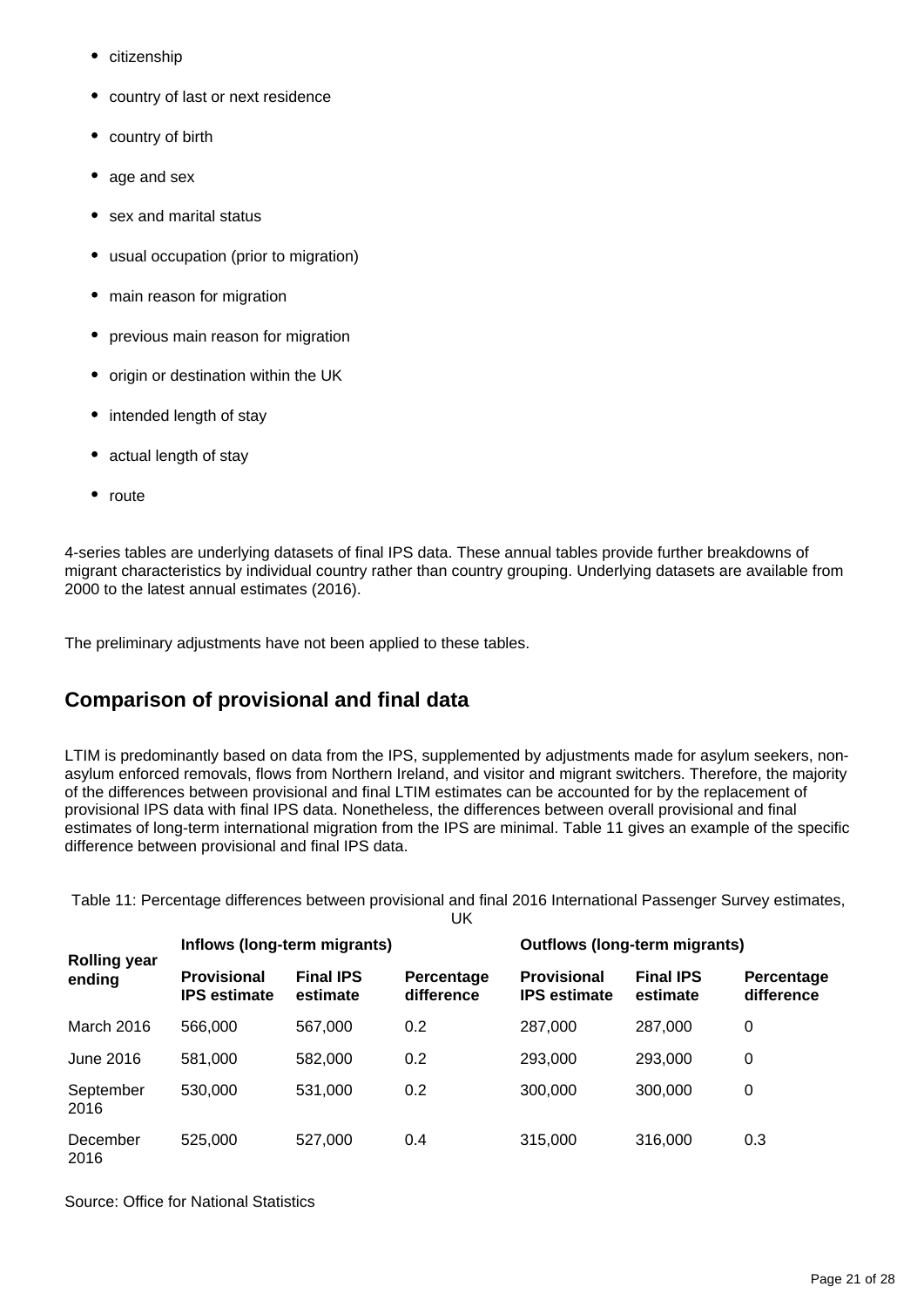Once the final IPS data are incorporated in the LTIM estimates, final data for asylum seeker flows, non-asylum enforced removals and flows from Northern Ireland are incorporated to produce the final LTIM estimates. These adjustments are typically negligible (Table 12).

Table 12: Percentage differences between provisional LTIM estimates (including final International Passenger Survey data) and final LTIM estimates, UK, 2016

|                               | Inflows (long-term migrants)                                                |                                            |                          | <b>Outflows (long-term migrants)</b>                                         |                                            |                          |
|-------------------------------|-----------------------------------------------------------------------------|--------------------------------------------|--------------------------|------------------------------------------------------------------------------|--------------------------------------------|--------------------------|
| <b>Rolling</b><br>year ending | <b>Provisional</b><br><b>LTIM</b> estimate<br>(including<br>final IPS data) | <b>Final LTIM</b><br>estimate <sup>1</sup> | Percentage<br>difference | <b>Provisional</b><br><b>LTIM estimate</b><br>(including)<br>final IPS data) | <b>Final LTIM</b><br>estimate <sup>1</sup> | Percentage<br>difference |
| March 2016                    | 638.000                                                                     | 638,000                                    | 0                        | 311,000                                                                      | 311,000                                    | 0                        |
| June 2016                     | 653,000                                                                     | 652,000                                    | $-0.2$                   | 317,000                                                                      | 316,000                                    | $-0.3$                   |
| September<br>2016             | 598,000                                                                     | 598,000                                    | 0                        | 325,000                                                                      | 325,000                                    | 0                        |
| December<br>2016              | 589,000                                                                     | 589,000                                    | 0                        | 340,000                                                                      | 340,000                                    | 0                        |

Source: Office for National Statistics

#### **Notes**

1. Excluding the preliminary adjustments. **[Back to table](#page-0-0)** 

# <span id="page-21-0"></span>**7 . Reliability of migration estimates**

Estimates of Long-Term International Migration (LTIM) are:

- the best estimates currently available
- based on a consistent definition since 1991
- produced in accordance with the [Code of Practice for Statistics](https://www.statisticsauthority.gov.uk/code-of-practice/)

To see how these estimates of LTIM measure against the Code of Practice Pillar of Quality, please see the [Quality and Methodology Information Report for Long-Term International Migration.](https://www.ons.gov.uk/peoplepopulationandcommunity/populationandmigration/populationestimates/methodologies/longterminternationalmigrationqmi)

Further information on the reliability and accuracy of Long-Term International Migration estimates, including sampling distribution, sampling error, and confidence intervals, can be found in Long-Term International Migration [estimates and their reliability and accuracy.](https://www.ons.gov.uk/peoplepopulationandcommunity/populationandmigration/internationalmigration/methodologies/longterminternationalmigrationestimatesandtheirreliabilityandaccuracy)

## <span id="page-21-1"></span>**8 . Summary of methodological changes**

Over time, small adjustments have been made in the methodology to produce Long-Term International Migration (LTIM) estimates. These reflect improvements in the components or statistical techniques used to estimate the flow of international migrants. Table 13 summarises changes and Table 14 identifies where discontinuities exist in the present time series of LTIM, from 1991 to the latest time period.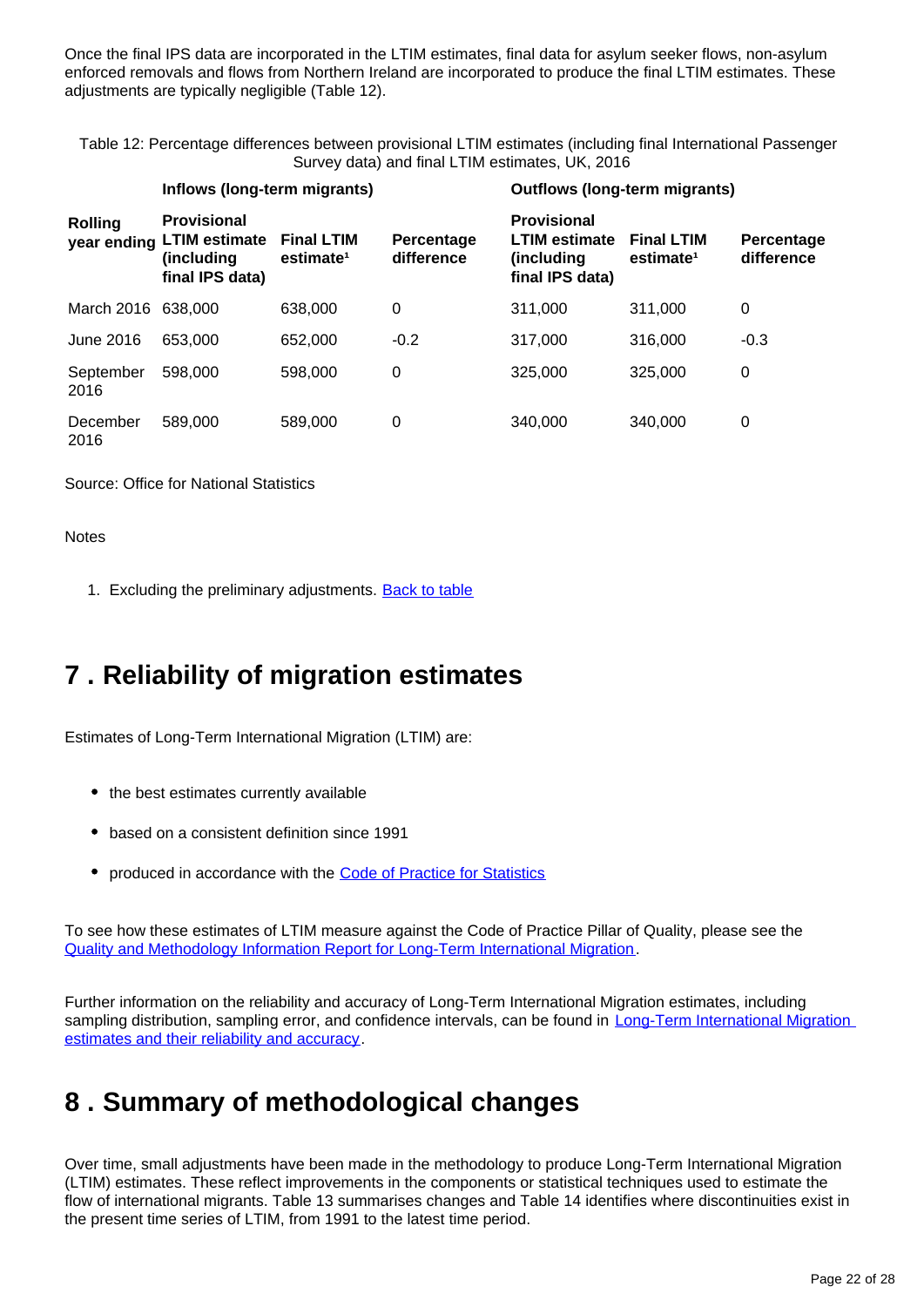Table 13: Summary of methodological changes to components of final LTIM estimates, 1991 to 2016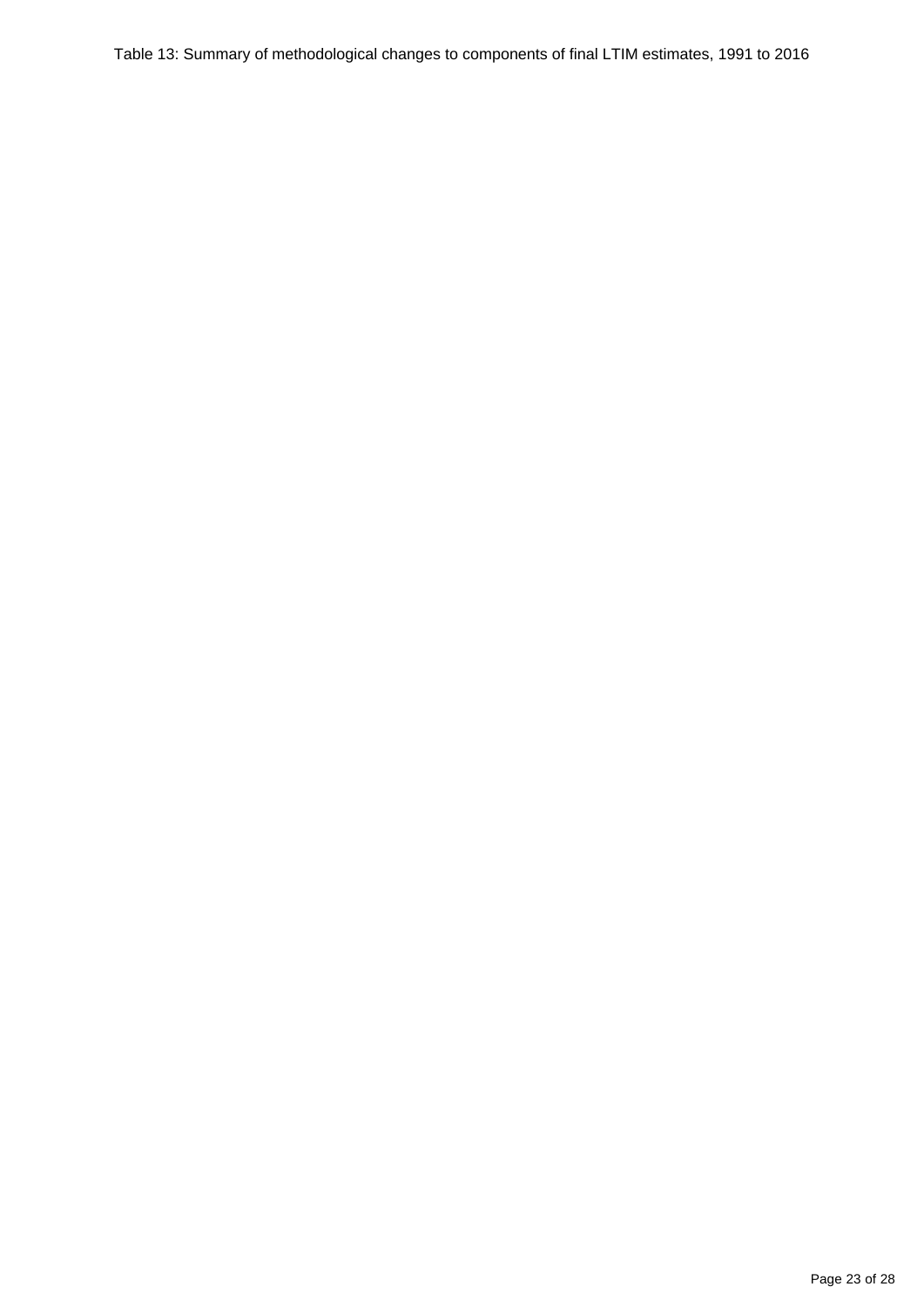| Period of data on<br>which change<br>was implemented | <b>Component of</b><br><b>LTIM</b> affected         | <b>Changes made</b>                                                                                                                                         | <b>Impact of changes</b>                                                                                                                                                                                                                                                                                                                                                                | <b>Further information</b>                                                                                                    |
|------------------------------------------------------|-----------------------------------------------------|-------------------------------------------------------------------------------------------------------------------------------------------------------------|-----------------------------------------------------------------------------------------------------------------------------------------------------------------------------------------------------------------------------------------------------------------------------------------------------------------------------------------------------------------------------------------|-------------------------------------------------------------------------------------------------------------------------------|
| 2015                                                 | Asylum seekers                                      | Including an<br>adjustment for people<br>resettling in the UK<br>under various                                                                              | Increases immigration<br>by the precise number<br>of Great Britain<br>immigrants under the<br>resettlement schemes. resettlement schemes.                                                                                                                                                                                                                                               |                                                                                                                               |
| 2013                                                 | Asylum seekers                                      | Including an<br>adjustment for non-<br>asylum enforced<br>removals within the<br>asylum seeker<br>adjustment.                                               | Decreases emigration<br>by the precise number<br>of Great Britain non-<br>enforced asylum<br>removals.                                                                                                                                                                                                                                                                                  |                                                                                                                               |
| 2009                                                 | International<br>Passenger Survey<br>(IPS)          | Changes to sample<br>design and data<br>processing.                                                                                                         | Survey more<br>statistically robust,<br>particularly for<br>international migrants<br>not entering the country<br>through Heathrow.                                                                                                                                                                                                                                                     | International<br>Passenger Survey<br>Methodology                                                                              |
| 2008                                                 | IPS and Republic of<br>Ireland component            | IPS figures on the<br>Republic of Ireland<br>used in LTIM instead<br>of data from the<br><b>Central Statistics</b><br>Office of Ireland.                    | Discontinuity between<br>2008 and earlier years,<br>as revisions to the back<br>series of final IPS data<br>(used in final LTIM<br>figures) have not been<br>run. But it is thought<br>that between 2001 and<br>2006, UK immigration<br>would have increased<br>by an average of<br>10,000 per year and<br>UK emigration would<br>have decreased by an<br>average of 2,000 per<br>year. | Improving estimates<br>of international<br>migration in Northern<br>Ireland, and between<br>the UK and Republic<br>of Ireland |
|                                                      | <b>IPS and Northern</b><br>Irish component          | Northern Irish data is<br>calculated using data<br>from family doctor<br>registrations in<br>Northern Ireland.<br>Previously data from<br>the IPS was used. |                                                                                                                                                                                                                                                                                                                                                                                         |                                                                                                                               |
| 2008 and back<br>series to 1999                      | IPS - geographical<br>distribution of<br>immigrants | IPS inflow calibrated<br>to Labour Force<br>Survey (LFS)<br>distribution of recent<br>migrants.                                                             | Inflows – reduction of<br>migrants into London<br>and increase of<br>migrants elsewhere.<br>Calibration also<br>introduced some<br>secondary effects on<br>other variables.<br>Revised back to 1999 -<br>small discontinuity with<br>years prior to 1999.                                                                                                                               | Impact of revised<br>methodologies on<br><b>Total International</b><br>Migration (TIM)<br>estimates                           |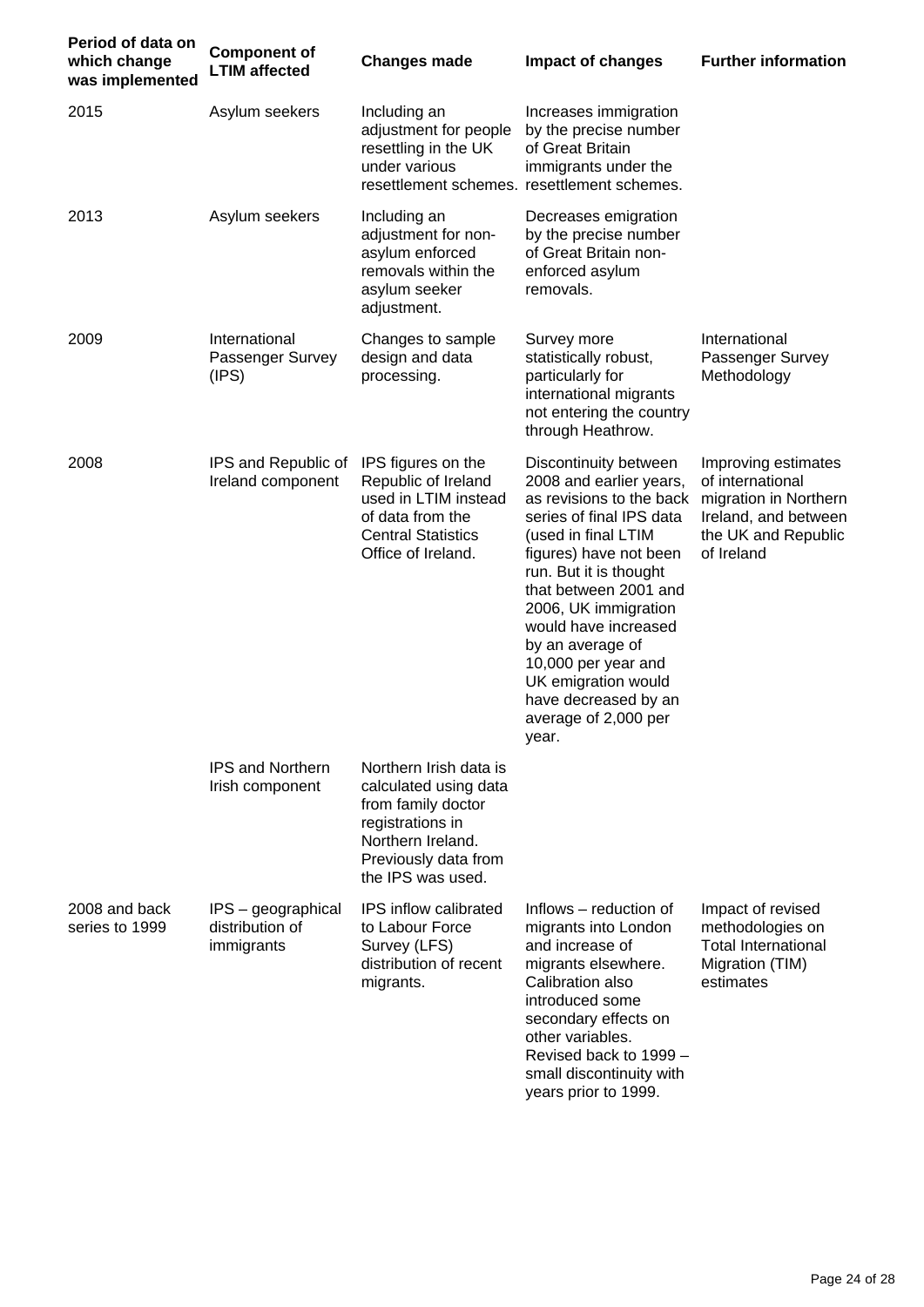| 2006 and back<br>series to 2004          | Visitor and migrant<br>switchers                                                | New IPS questions<br>introduced to capture<br>"actual migrants".<br>These data inform the<br>visitor and migrant<br>switcher calculations.                                                                                             | Applied to 2004 data<br>onwards. Total inflows<br>- negligible impact.<br>Total outflows -<br>reduction of 20,000 a<br>year in 2004 and 2005<br>incorporated into<br>revisions. Small<br>discontinuity with years<br>prior to 2004.                                      |                                                                                                     |
|------------------------------------------|---------------------------------------------------------------------------------|----------------------------------------------------------------------------------------------------------------------------------------------------------------------------------------------------------------------------------------|--------------------------------------------------------------------------------------------------------------------------------------------------------------------------------------------------------------------------------------------------------------------------|-----------------------------------------------------------------------------------------------------|
| 2003 and back<br>series to 1991          | Visitor switchers                                                               | Previously estimates<br>were based just on<br>visa data supplied by<br>the Home Office. Now<br>calculated by Office<br>for National Statistics<br>(ONS) for the first<br>time using fixed<br>proportions.                              | Between 1992 and<br>2001, these changes<br>led to a reduction in the<br>net inflow of 97,000.<br>Incorporated into 2003<br>revisions.                                                                                                                                    | Impact of revised<br>methodologies on<br><b>Total International</b><br>Migration (TIM)<br>estimates |
| 2003 to 1991                             | Migrant switchers                                                               | Assumed that 5% of<br>those identified by the<br>IPS as immigrants<br>became migrant<br>switchers. For<br>outflows it was<br>assumed that 1% of<br>emigrants returned to<br>the UK within a year,<br>also became migrant<br>switchers. | Same methodology<br>used for years 1991 to<br>2003.                                                                                                                                                                                                                      | Impact of revised<br>methodologies on<br><b>Total International</b><br>Migration (TIM)<br>estimates |
| 2002 backdated to Asylum seekers<br>1991 |                                                                                 | Improvement in the<br>estimation of the<br>outflow of<br>unsuccessful asylum<br>seekers; and an<br>allowance for the<br>dependants of asylum<br>seekers not captured<br>by other data sources.                                         | Negligible difference to<br>net flow of asylum<br>seekers.                                                                                                                                                                                                               |                                                                                                     |
| 1999 backdated to<br>1992                | Adjustments to IPS<br>weightings                                                | Improvements were<br>made to the methods<br>used to weight up the<br>estimate of migrants<br>from the IPS.                                                                                                                             | The net effect of these<br>weighting changes in<br>1999 was to decrease<br>the inflow by 4.2% and<br>increase the outflow by<br>3.4%. The adjusted<br>flows for each year<br>remained within<br>originally published<br>error bands for the IPS<br>estimates.            | <b>MN No.26</b><br>International<br>Migration 1999                                                  |
| 1992 to 1994,<br>revised                 | Adjustments to<br>Home Office data<br>(visitor switchers<br>and asylum seekers) | Revisions to the<br>previously provided<br>visitor switcher and<br>asylum seeker data<br>for 1992 to 1994.                                                                                                                             | These revisions<br>reduced the total visitor<br>switcher inflow by<br>26,000 and increased<br>the total asylum seeker<br>inflow by 21,000 over<br>the three-year period.<br>The net effect on LTIM<br>estimates was small, as<br>it only reduced the<br>inflow by 5,000. | Impact of revised<br>methodologies on<br><b>Total International</b><br>Migration (TIM)<br>estimates |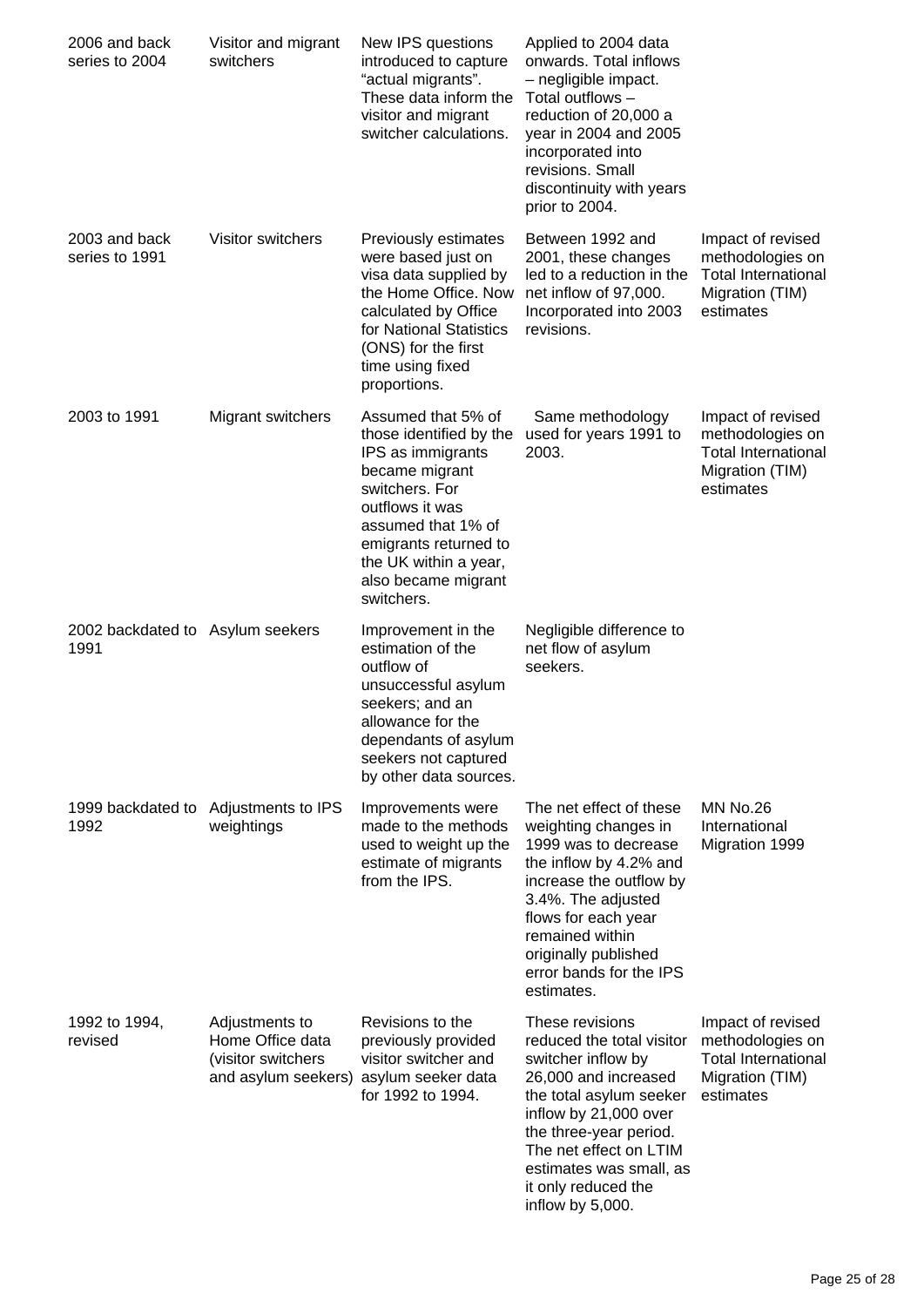#### **Table 14: Discontinuities in the component data of final LTIM estimates, 1991 to 2015**

.tg {border-collapse:collapse;border-spacing:0;} .tg td{font-family:Arial, sans-serif;font-size:14px; padding:10px 5px;border-style:solid;border-width:1px;overflow:hidden;word-break:normal;bordercolor:black;} .tg th{font-family:Arial, sans-serif;font-size:14px;font-weight:normal;padding:10px 5px; border-style:solid;border-width:1px;overflow:hidden;word-break:normal;border-color:black;} .tg .tgcly1{text-align:left;vertical-align:middle} .tg .tg-za14{border-color:inherit;text-align:left;vertical-align: bottom} .tg .tg-0pky{border-color:inherit;text-align:left;vertical-align:top} .tg .tg-0lax{text-align:left; vertical-align:top}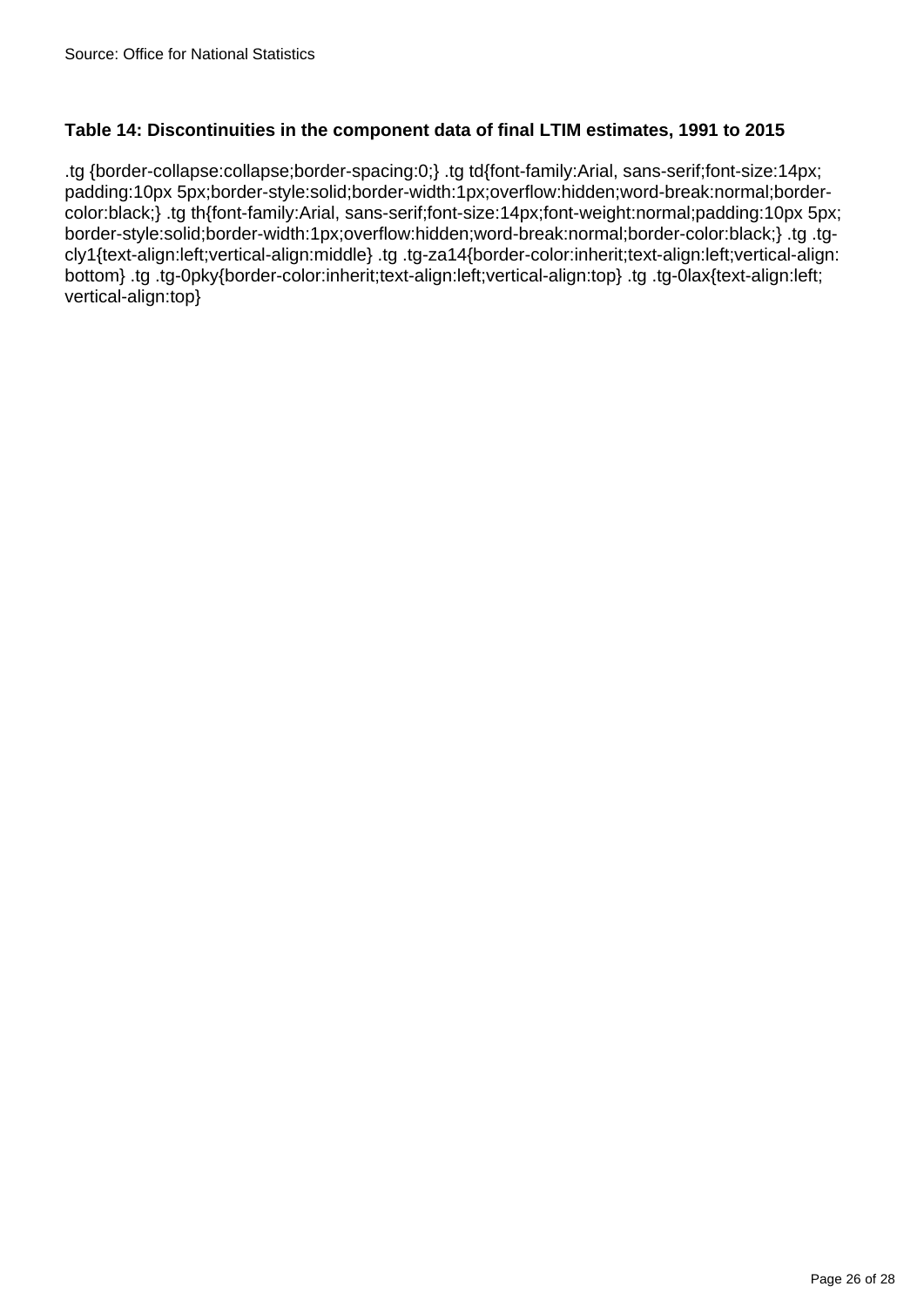| <b>Period</b> | <b>International</b><br><b>Passenger</b><br><b>Survey</b><br>(IPS)                            | Data on<br>flows<br><b>Northern</b><br><b>Ireland</b>               | Data on<br>flows to<br>to and from and from the<br><b>Republic of</b><br><b>Ireland</b> | <b>Visitor</b><br>switchers                  | <b>Migrant</b><br>switchers                           | <b>Asylum</b><br>seekers                                          |
|---------------|-----------------------------------------------------------------------------------------------|---------------------------------------------------------------------|-----------------------------------------------------------------------------------------|----------------------------------------------|-------------------------------------------------------|-------------------------------------------------------------------|
| 1991          |                                                                                               | Data from                                                           | Data from                                                                               | Estimated                                    | <b>Estimated</b>                                      | Calculated by                                                     |
| 1992          |                                                                                               | the IPS                                                             | Central<br><b>Statistics</b><br>Office<br>of Ireland.                                   | using<br>fixed<br>proportions of<br>European | that 5%<br>of inflow of<br><b>IPS</b><br>migrants and | <b>ONS</b><br>using Home<br>Office<br>Data.                       |
| 1993          |                                                                                               |                                                                     |                                                                                         |                                              |                                                       |                                                                   |
| 1994          |                                                                                               |                                                                     |                                                                                         | Economic                                     | 1%                                                    |                                                                   |
| 1995          |                                                                                               |                                                                     |                                                                                         | Area (EEA)<br>and                            | of outflow<br>become                                  |                                                                   |
| 1996          |                                                                                               |                                                                     |                                                                                         | non-EEA<br>citizens to                       | Migrant<br>switchers                                  |                                                                   |
| 1997          |                                                                                               |                                                                     |                                                                                         | EU and Other                                 | each year.                                            |                                                                   |
| 1998          |                                                                                               |                                                                     |                                                                                         | countries.                                   |                                                       |                                                                   |
| 1999          | <b>IPS inflow</b>                                                                             |                                                                     |                                                                                         |                                              |                                                       |                                                                   |
| 2000          | calibrated to<br><b>LFS</b>                                                                   |                                                                     |                                                                                         |                                              |                                                       |                                                                   |
| 2001          | distribution<br>of recent                                                                     |                                                                     |                                                                                         |                                              |                                                       |                                                                   |
| 2002          | migrants.                                                                                     |                                                                     |                                                                                         |                                              |                                                       |                                                                   |
| 2003          |                                                                                               |                                                                     |                                                                                         |                                              |                                                       |                                                                   |
| 2004          |                                                                                               |                                                                     |                                                                                         | Visitor                                      | Migrant                                               |                                                                   |
| 2005          |                                                                                               |                                                                     |                                                                                         | switcher<br>calculations                     | switcher<br>calculations                              |                                                                   |
| 2006          |                                                                                               |                                                                     |                                                                                         | based<br>on information                      | based<br>on                                           |                                                                   |
| 2007          |                                                                                               |                                                                     |                                                                                         | from                                         | information                                           |                                                                   |
| 2008          |                                                                                               | Data                                                                | IPS data used.                                                                          | new IPS<br>questions                         | from<br>new IPS                                       |                                                                   |
| 2009          | <b>IPS</b> inflow<br>calibrated to<br><b>LFS</b><br>distribution<br>of<br>recent<br>migrants. | supplied<br>by NISRA<br>using<br>family<br>doctor<br>registrations. |                                                                                         | on actual<br>length of<br>stay.              | questions<br>on actual<br>length of<br>stay.          |                                                                   |
| 2010          |                                                                                               |                                                                     |                                                                                         |                                              |                                                       |                                                                   |
| 2011          | Changes to<br>sample<br>design<br>and data<br>processing.                                     |                                                                     |                                                                                         |                                              |                                                       |                                                                   |
| 2012          |                                                                                               |                                                                     |                                                                                         |                                              |                                                       |                                                                   |
| 2013          |                                                                                               |                                                                     |                                                                                         |                                              |                                                       | Adjustment for<br>non-asylum<br>enforced<br>removals<br>included. |